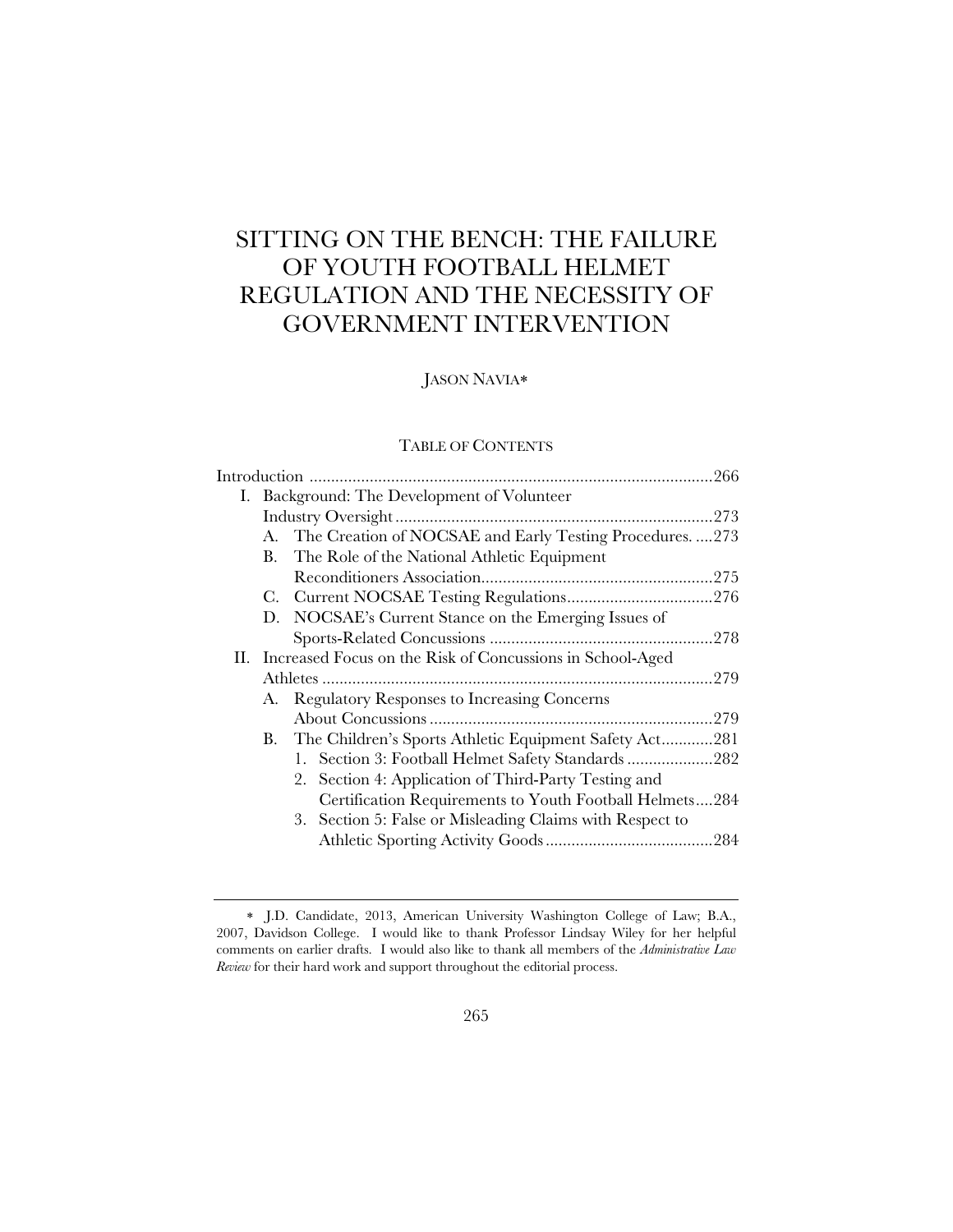266 *ADMINISTRATIVE LAW REVIEW* [64:1

| III. Reconciling the Current NOCSAE Standards              |  |
|------------------------------------------------------------|--|
|                                                            |  |
| A. How the Children's Sports Athletic Equipment Safety Act |  |
|                                                            |  |
| B. Recommendations to Improve the Effectiveness of the     |  |
| Children's Sports Athletic Equipment Safety Act288         |  |
|                                                            |  |

#### **INTRODUCTION**

Over the last several years, an increasing amount of attention has been paid to the frequency and causes of traumatic brain injuries  $(TBIs)$ ,<sup>1</sup> commonly known as concussions.2 Given several recent high-profile cases of current and former athletes suffering debilitating and life-threatening side effects of repeated brain trauma, concussions have become the focal point of heightened concern and the subject of new research within the medical and sports communities.3 The Center for the Study of Traumatic

<sup>1</sup>*. See NINDS Traumatic Brain Injury Information Page*, NAT'L INST. OF NEUROLOGICAL DISORDERS & STROKE, http://www.ninds.nih.gov/disorders/tbi/tbi.htm (last updated Jan. 30, 2012) (stating that traumatic brain injuries (TBIs) are a form of acquired brain injury that occurs when a sudden trauma causes damage to the brain, commonly resulting from the head suddenly and violently hitting another object); *see also Traumatic Brain Injuries*, CTR. FOR DISEASE CONTROL & PREVENTION, http://www.cdc.gov/traumaticbraininjury/ (last updated Jan. 17, 2012) (recognizing TBI as a serious public health problem in the United States as approximately 1.7 million people sustain some level of TBI annually). It should be noted that while this Comment focuses on the relationship between youth athletics and concussions, the difficulty in diagnosing and treating concussions has been addressed in other fields, particularly the military. *See* Gregg Zoroya, *More Troops' Concussions Diagnosed Under New Rules*, USA TODAY, Oct. 28, 2010, http://www.usatoday.com/ news/military/2010-10-28-1Aconcussions28\_ST\_N.htm (reviewing the new policies of the military for treating troops suffering from the effects of concussions sustained in the battlefield); *see also* Lizette Alvarez, *Home From War, Veterans Say Head Injuries Go Unrecognized*, N.Y. TIMES, Aug. 26, 2008, at A1 (discussing the close relationship between post-traumatic stress disorder and traumatic brain injuries).

<sup>2</sup>*. See, e.g.*, Stephanie Smith, *Dead Athletes' Brains Shows Damage from Concussions*, CNN (Jan. 26, 2009), http://articles.cnn.com/2009-01-26/health/athlete.brains\_1\_concussionsbrain-damage-traumatic-encephalopathy?\_s=PM:HEALTH (addressing the studies of the Center for the Study of Traumatic Encephalopathy in Boston, which have focused on the dangerous long-term effects of concussions and the manner in which such side effects have afflicted former athletes).

<sup>3.</sup> *See Researchers to Study 49ers RBs*, ESPN, http://sports.espn.go.com/nfl/ news/story?id=6643720&campaign=rss&source=ESPNHeadlines (last updated June 9, 2011) (detailing the analyses of the brains of two deceased former National Football League (NFL) players who both suffered from Chronic Traumatic Encephalopathy (CTE), which is caused by repeated brain trauma); *see also* Alan Schwarz, *Study Says Brain Trauma Can Mimic A.L.S.*, N.Y. TIMES, Aug. 17, 2010, http://www.nytimes.com/2010/08/18/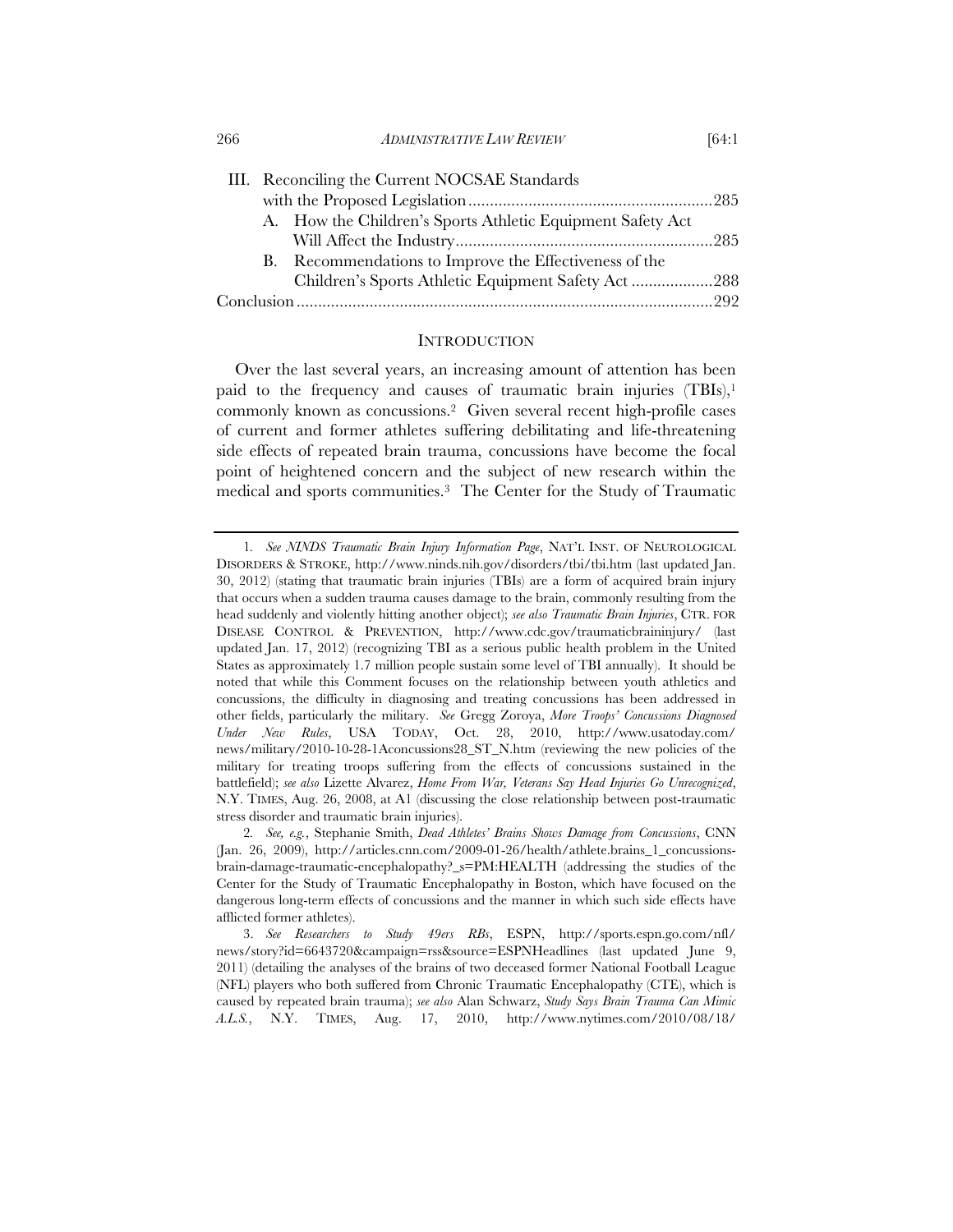Encephalopathy in Boston, in conjunction with the Sports Legacy Institute, have garnered national headlines by studying the brains of living and deceased athletes to better understand the cumulative effects of these injuries.4 In its studies, the Sports Legacy Institute has found that athletes with a history of concussions have reported long-lasting symptoms of memory loss, motor function loss, and psychological disorders such as depression.5 In response, the National Football League (NFL) has adopted stricter internal policies regulating when players who suffer from concussion symptoms can return to the field.<sup>6</sup> Additionally, only in 2010 did the National Collegiate Athletic Association (NCAA) create an Association-

6. *See Goodell Issues Memo Changing Return-to-Play Rules for Concussions*, NAT'L FOOTBALL LEAGUE, http://www.nfl.com/news/story?confirm=true&id=09000d5d814a9ecd&template =with%20video%20with%20comments (lasted visited Feb. 8, 2012) (discussing the 2009 memorandum that NFL Commissioner Roger Goodell sent to all NFL teams outlining stricter guidelines for determining when a player who previously suffered a concussion during practice or a game can return to play); *see also Protecting Student Athletes from Concussions: Hearing on H.R. 6172 Before the H. Comm. on Educ. & Labor*, 111th Cong. 22 (2010) [hereinafter *Hearings*], (statement of Sean Morey, Executive Board Member, NFL Players Association) (stating the NFL is actively working to change the locker room culture and on field management of concussions). *But see* Ken Belson & Alan Schwarz, *Concussion Treatment Cited in Suit Against N.F.L.*, N.Y. TIMES, July 20, 2011, http://www.nytimes.com/ 2011/07/21/sports/football/retired-players-sue-nfl-over-treatment-of-concussions.html

(citing a recently filed civil action in which seventy-five former NFL players filed suit against the NFL and football helmet manufacturers, alleging teams mismanaged the players' concussions and that the NFL purposefully concealed evidence of the long-term effects of head injuries). Specifically, the complaint alleges negligence and fraud against the NFL for how it handled concussion testing procedures and treatment. Plaintiffs' Complaint for Damages & Demand for Jury Trial at paras. 524–66, Maxwell v. NFL, No. BC465842 (Cal. Super. Ct. July 19, 2011). Additionally, the plaintiffs allege against the helmet manufacturers claims of strict liability for design and manufacturing defects and failure to warn plaintiffs of the risk of concussions. *Id*. at paras. 567–81.

sports/18gehrig.html (citing a recent study demonstrating that NFL players who suffered from CTE exhibited some of the same neurological defects of Amyotrophic Lateral Sclerosis). *See generally* Malcolm Gladwell, *Offensive Play: How Different Are Dogfighting and Football?*, NEW YORKER, Oct. 19, 2009, http://www.newyorker.com/reporting/ 2009/10/19/091019fa\_fact\_gladwell?currentPage=all (surveying several anecdotes of former football players suffering from severe physical and psychological disorders and the medical studies seeking to explain the ailments that are frequently seen in the brains of deceased former football players).

<sup>4</sup>*. See, e.g.*, Smith, *supra* note 2 (detailing the findings of a study that showed evidence of CTE in both a deceased former NFL player, as well as in the brain of a deceased eighteen-year-old multisport athlete who reportedly suffered multiple concussions).

<sup>5.</sup> *See* Alan Schwarz, *Duerson's Brain Trauma Diagnosed*, N.Y. TIMES, May 2, 2011, http://www.nytimes.com/2011/05/03/sports/football/03duerson.html (addressing the finding that the brain of former NFL player Dave Duerson, who died of a self-inflicted gunshot wound at fifty years old, exhibited clear patterns of CTE, which contributed to his deteriorating mental state).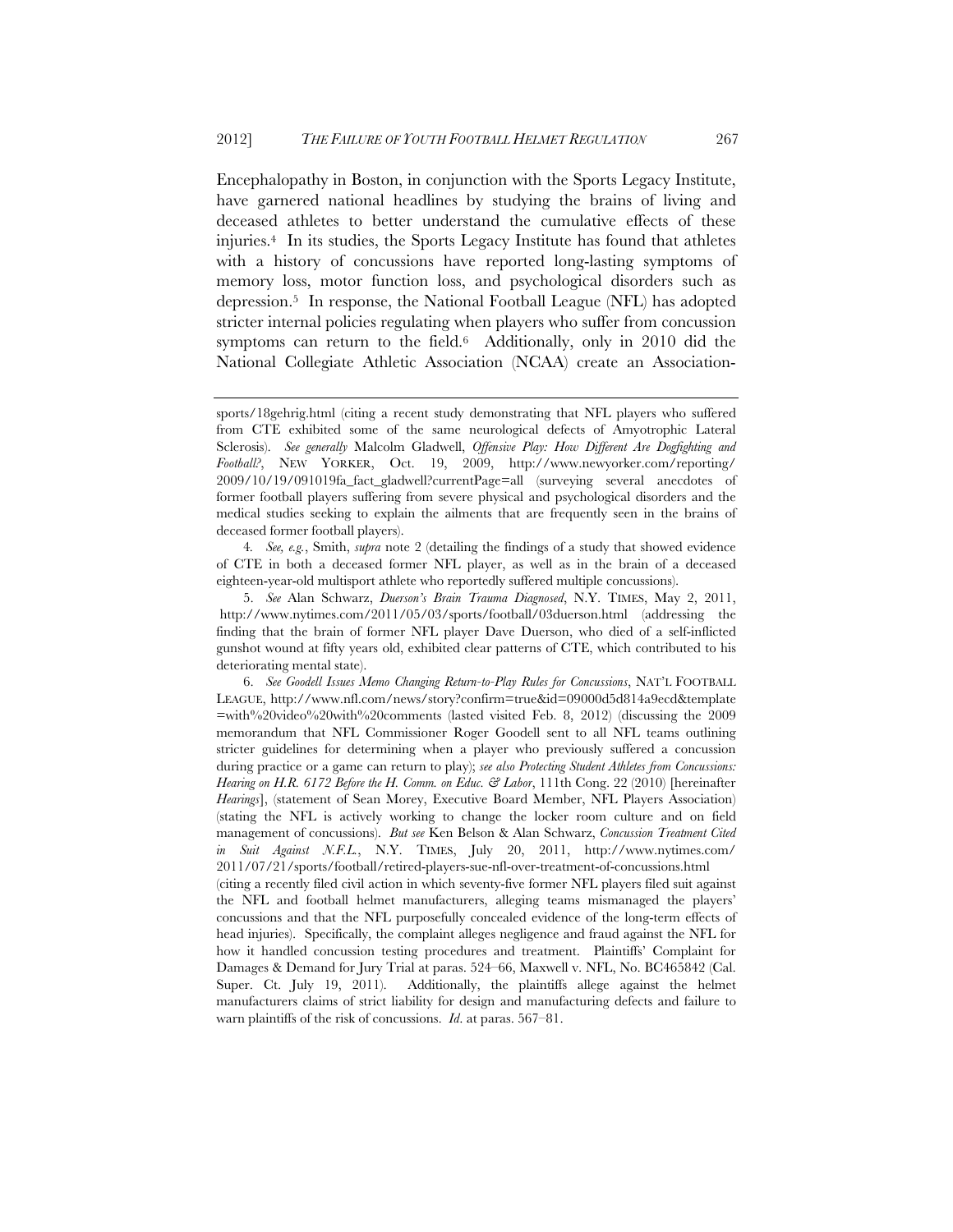wide policy governing concussion management of injured collegiate athletes.7 While it appears the long-term consequences and detrimental effects of concussions sustained by athletes are beginning to be understood and appreciated, $8$  the sports world, both professional and amateur, is still lacking clear guidance in creating preventative measures and equipment to curb the proliferation of such injuries.

In just the last three years, over 400,000 concussions were reported as a result of participation in high school athletics<sup>9</sup>; chief among the causes of

<sup>7.</sup> Memorandum from Debra Runkle, Chair of NCAA Comm. on Competitive Safeguards and Med. Aspects of Sports (CSMAS), to NCAA Head Athletic Trainers (Apr. 29, 2010), *available at* http://www.ncaa.org/wps/ portal/ncaahome? WCM\_GLOBAL\_CONTEXT=/ncaa/ncaa/academics+and+athletes/personal+welfare/ health+and+safety/concussion+management+plan+memo (notifying trainers of the adoption of an association-wide concussion management plan for universities and colleges in all three divisions of the NCAA, as well as outlining recommendations for concussion management plans). Notably, the first provision in the NCAA's recommended Concussion Management Plan states, "Institutions shall require student-athletes to sign a statement in which student-athletes accept the responsibility for reporting their injuries and illness to the institutional medical staff, including signs and symptoms of concussions. During the review and signing process student-athletes should be presented with educational material on concussions." *Id.* at 3 (footnote omitted). Clearly, the NCAA is reminding its affiliated institutions of the potential legal pitfalls of assuming responsibility for managing the observation and treatment of student athletes.

<sup>8</sup>*. See Hearings*, *supra* note 6, at 23 (statement of Sean Morey, Executive Board Member, NFL Players Association) (indicating NFL's leadership has begun to recognize the severe effects of concussions on its athletes and is taking steps to better protect its players from being cleared to play before they are medically able to do so); Smith, *supra* note 2 (highlighting the findings of CTE in the brains of recently deceased former NFL players); Memorandum from Debra Runkle to Head Athletic Trainers, *supra* note 7 (pointing out to affiliated institutions that the NCAA's policies stem from continuing research and communications with the medical community).

<sup>9</sup>*. See The Impact of Concussions on High School Athletes: Hearing Before the H. Comm. on Educ. & Labor*, 111th Cong. 3 (2010) (statement of Rep. Miller, Chairman, H. Comm. on Educ. & Labor) (introducing the topic of how concussions impact the academic wellbeing and quality of life of high school athletes). Interestingly, there are several cases in which the plaintiff was an athlete suffering from a nonconcussion injury and sued an equipment manufacturer for damages. *See, e.g.*, Green v. Schutt Sports Mfg. Co., 369 Fed. App'x 630, 637 (5th Cir. 2010) (holding, *inter alia*, that the helmet manufacturer was allowed to admit evidence that the helmet complied with National Operating Committee on Standards for Athletic Equipment's (NOCSAE's) standards); Rodriguez v. Riddell Sports, Inc., 242 F.3d 567, 577– 78 (5th Cir. 2001) (holding that the helmet manufacturer was not strictly liable for the reconditioner's failure to replace old padding with newer energy-absorbing foam and that the mother could not recover for bystander emotional distress); Lister v. Bill Kelley Athletic, Inc., 485 N.E.2d 483, 487 (Ill. App. Ct. 1985) (finding a helmet manufacturer and retailer not liable for a plaintiff's permanent quadriplegia, as the helmet was not defectively designed, and that "the possibility of injury result[ed] from a common propensity of the product which is open and obvious"). In contrast, no cases could be found in which an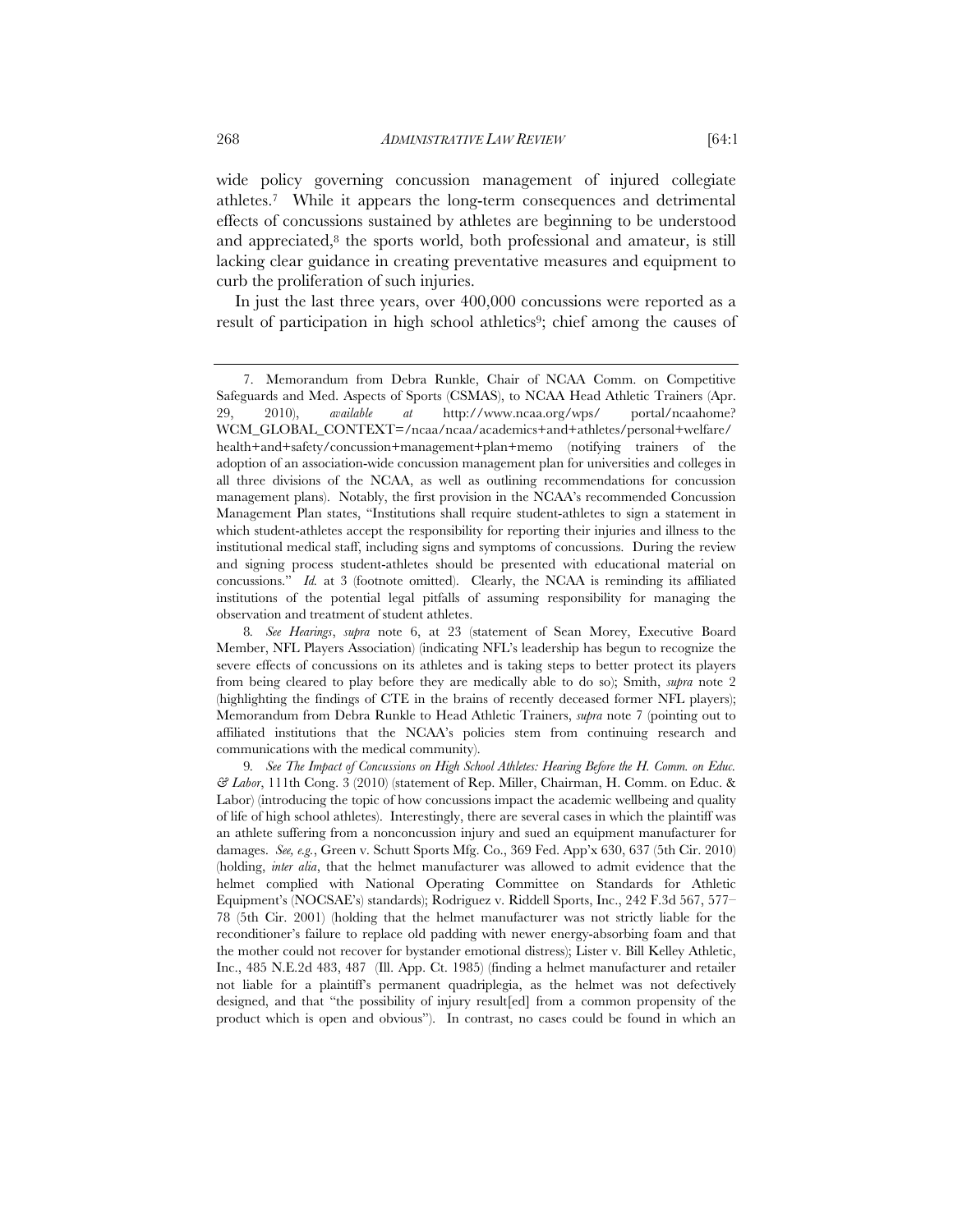these concussions is the participation of young athletes in football.10 An estimated 4.5 million children play organized football in the United States, which includes about 1.5 million high school participants.<sup>11</sup> Yet, despite the enormous number of student athletes who require proper protection, there is a noticeable lack of modern standards in terms of effective football helmet regulation. This institutional void can be seen on several levels, including the manner in which equipment manufacturers test their products, the widespread use of outdated or defective helmets, and how helmet manufacturers may advertise the safety benefits of their products to the public.12

Since its formation in 1969, the National Operating Committee on Standards for Athletic Equipment (NOCSAE), a volunteer trade association, has been the governing body responsible for the oversight of sports safety equipment standards in the United States.<sup>13</sup> Among NOCSAE's goals when it was first created was the development of a more advanced understanding of athletic equipment, particularly an understanding of protective gear for contact sports.14 NOCSAE recognized that this meant developing testing standards for equipment designed for contact sports, specifically football helmets.15 However, NOCSAE's testing standards for football helmets have not changed since 1973,16 despite the

11*.* CSAE Act, S*.* 601 § 2(9).

injured athlete suffering from the effects of a concussion sued a football helmet manufacturer for a defective product. The majority of concussion lawsuits focus on negligence of coaches, physicians, or school administrators in properly diagnosing and treating concussions. *See, e.g.*, Cerny v. Cedar Bluffs Junior/Senior Pub. Sch., 679 N.W.2d 198 (Neb. 2004) (focusing on the negligence of coaching staff). *See generally* Alexander N. Hecht, *Legal and Ethical Aspects of Sports-Related Concussions: The Merril Hoge Story*, 12 SETON HALL J. SPORT L. 17 (2002).

<sup>10</sup>*. See* Children's Sports Athletic Equipment Safety Act, S. 601, 112th Cong. § 2(11) (2011) ("In any given season, 20% of all high school football players sustain brain injuries."); *see also Guidelines for Pediatricians: Head Injuries*, Am. Acad. of Pediatrics, Feb. 2000 (estimating that 20% of high school football players and 40% of college players will sustain a head injury during their careers).

<sup>12</sup>*. See* Alan Schwarz, *As Concussions Rise, Scant Oversight for Football Helmet Safety*, N.Y. TIMES, Oct. 20, 2010, at A1 [hereinafter Schwarz, *Scant Oversight*], (assessing issues surrounding the lack of oversight of football helmet development, testing, and marketing, and specifically addressing concerns with the NOCSAE's outdated testing standards and policies).

<sup>13</sup>*. See About NOCSAE: History and Purpose*, NAT'L OPERATING COMM. ON STANDARDS FOR ATHLETIC EQUIP., http://www.nocsae.org/about/history.html (last visited Feb. 8, 2012) (explaining the history and purpose behind the creation of NOCSAE in response to increasing concerns about injuries sustained in the course of participating in football).

<sup>14</sup>*. Id.*

<sup>15</sup>*. Id.*

<sup>16</sup>*. See* Alan Schwarz, *Two Bills Put Focus on Equipment Safety for Children*, N.Y. TIMES, Mar. 15, 2011 [hereinafter Schwarz, Equipment Safety for Children],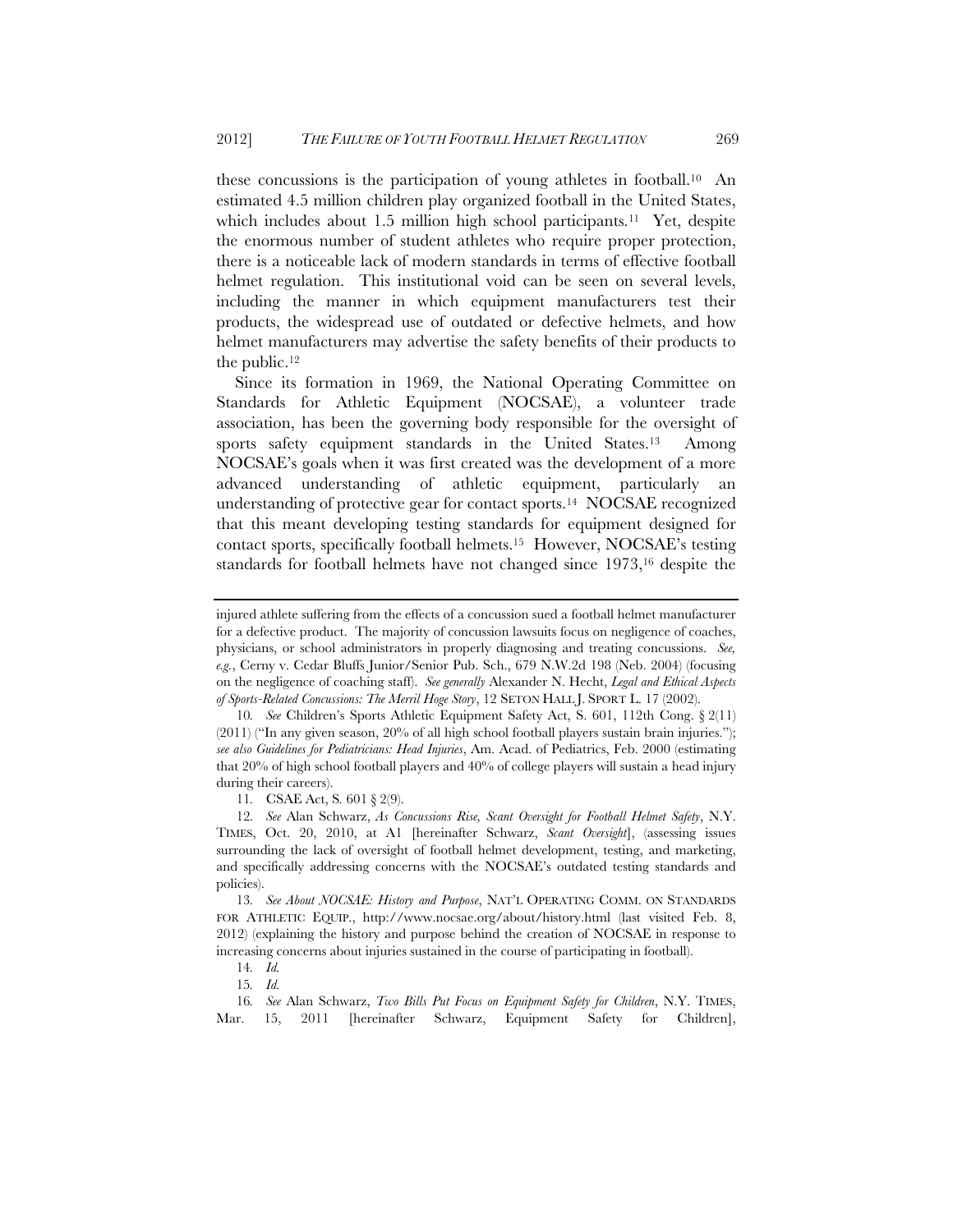fact that the technology of the materials used in the design and production of football helmets has significantly advanced.17 In addition, NOCSAE does not conduct independent testing or market surveillance to ensure compliance with its safety standards for either new or potentially defective reconditioned helmets.18

In response to the combination of the growing issue of concussions among school-aged athletes and the lack of clear standards and guidance from NOCSAE, Senator Tom Udall of New Mexico proposed the Children's Sports Athletic Equipment Safety Act in March 2011 (CSAE Act).19 Senator Udall's bill, which has been referred to the Senate Committee on Commerce, Science, and Transportation as of March 2011,20 seeks to implement more rigid standards for manufacturing, independent third-party testing, regulations on advertising, and distribution

http://www.nytimes.com/2011/03/16/sports/football/16helmets.html?\_r=2 (highlighting two recently drafted pieces of legislation that focus on federal regulation for the treatment of youth-sport concussions and increasing government oversight within the football helmet industry in an effort to increase the industry's focus on developing equipment designed to prevent or reduce the risk of concussions).

<sup>17</sup>*. See Newer Football Helmet Design May Reduce Incidence of Concussions in High School Players, Shows University of Pittsburgh Study*, SCI. DAILY (Jan. 14, 2006), http://www.sciencedaily.com/releases/2006/01/060114151826.htm (discussing a recent study released by the University of Pittsburgh Medical Center's Sports Medicine Concussion Program, which shows the Riddell Revolution football helmet may reduce the incidence of concussions in high school players when compared to standard football helmets). *But see*  Marie-France Wilson, *Young Athletes at Risk: Preventing and Managing Consequences of Sports Concussions in Young Athletes and the Related Legal Issues*, 21 MARQ. SPORTS L. REV. 241, 249–50 (2010) (pointing out that despite the common belief that improved equipment aids in the reduction of athletics-related concussions, some studies have demonstrated that improved equipment for other parts of the body, such as the elbows or shoulders, produces a perverse result by increasing head injuries). While it is a valid point that improved technology can cause some athletes to be reckless in using their equipment to inflict greater force on their opponents, such studies do not address the main issue of this Comment, which is the development of helmets that properly protect athletes from the complexities of forces causing concussions.

<sup>18</sup>*. See* Children's Sports Athletic Equipment Safety (CSAE) Act, S. 601, 112th Cong. § 2(24) (2011) (addressing the legislative findings that led to the Children's Sports Athletic Equipment Safety Act proposal); *see also* Schwarz, *Scant Oversight*, *supra* note 12 (asserting that NOCSAE does not have a role in ensuring that new helmets or reconditioned helmets meet the limited standards that NOCSAE establishes).

<sup>19.</sup> CSAE Act, S. 601; The Constitutional Authority Statement that accompanies the House version of the Act, H.R. 1127, 112th Cong. (2011), cites Article I, Section 8, Clause 3 of the U.S. Constitution as the vehicle behind which Congress can enact the reforms proposed by the CSAE Act. *See* 157 CONG. REC. H1907 (daily ed. Mar. 16, 2011) (statement of Rep. Pascrell).

<sup>20</sup>*. Bill Summary & Status, 112th Cong. (2011–2012): S. 601*, LIBR. OF CONG., http://thomas.loc.gov/cgi-bin/bdquery/z?d112:s.601: (last visited Feb. 8, 2012).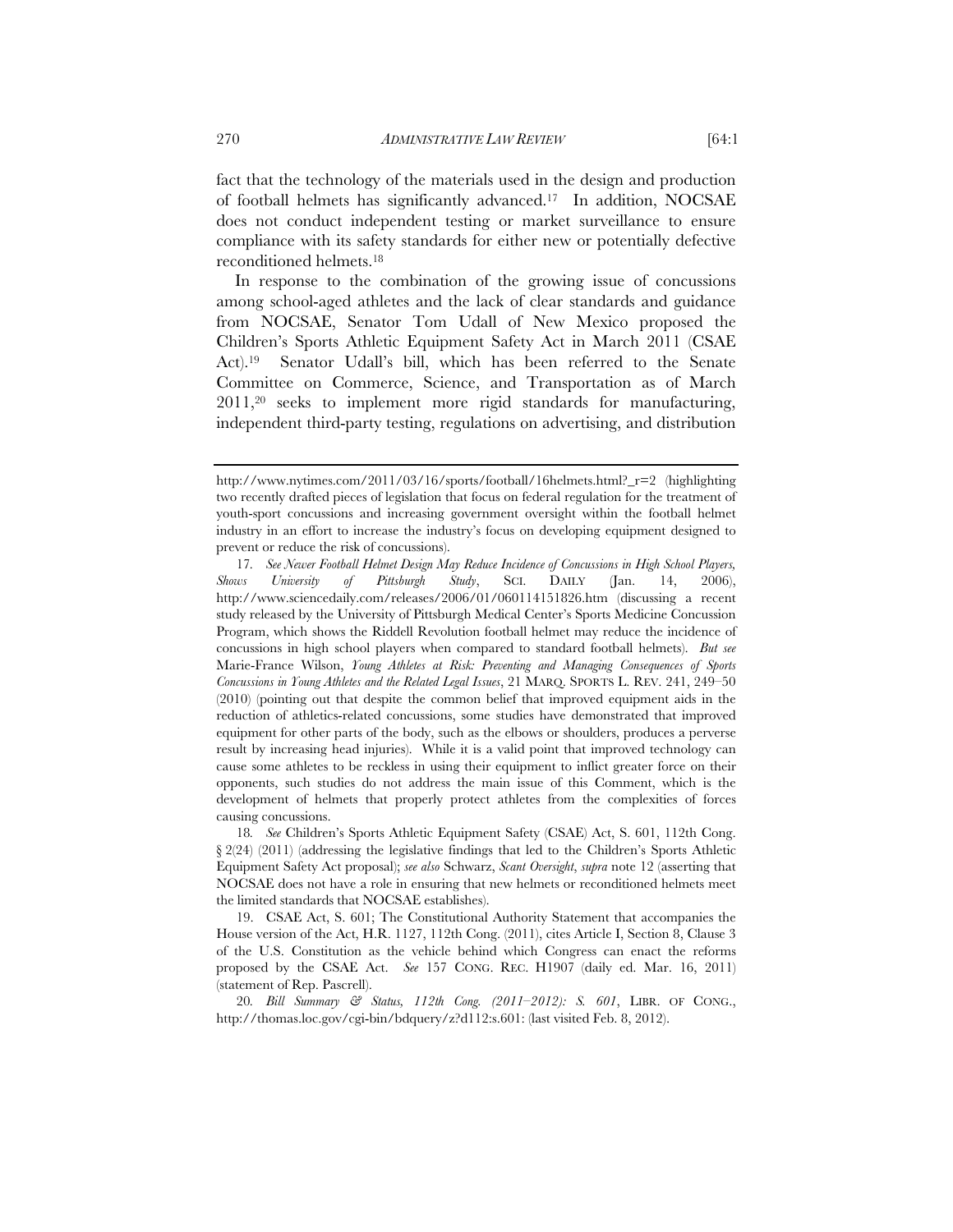of football helmets used by school-aged children.21 The bill has three central components. First, it instructs the Consumer Product Safety Commission (CPSC) to initiate rulemaking proceedings to develop a consumer product safety rule with respect to new and reconditioned youth football helmets.22 Second, it mandates third-party testing of youth football helmets, which would be bound by the third-party testing requirements of § 2063(a)(2)23 of the Consumer Product Safety Act.24 And third, it instructs the Federal Trade Commission (FTC) under  $\S 57(a)^{25}$  of the Federal Trade Commission Act to regulate the manner in which helmet manufactures advertise the safety specifications of their products, $26$  as well as empowering state attorney generals to bring actions on behalf of citizens to obtain appropriate injunctive relief or to pursue any appropriate criminal charges against manufacturers or distributors for false or misleading claims with respect to the safety benefits of their products.27

This Comment argues that NOCSAE's current standards of testing are ineffective and that its lack of market oversight has allowed inferior products to thrive, endangering the welfare of millions of student athletes.28 Additionally, this Comment maintains that the proposed CSAE Act is the best mechanism to create a greater atmosphere of accountability and compliance among equipment manufacturers and school administrative personnel by developing more stringent testing and safety standards as well as stricter guidelines in the advertising and marketing of the equipment's safety capabilities.<sup>29</sup> Part I provides background on NOCSAE, including its

- 25. Federal Trade Commission Act, 15 U.S.C § 57a (2006).
- 26*.* CSAE Act, S. 601 § 5(a)–(b).

28*. See* Gregg Easterbrook, *Virginia Tech Helmet Research Crucial*, ESPN (July 19, 2011), http://sports.espn.go.com/espn/page2/story?page=easterbrook-110719\_virginia\_tech\_hel met\_study&sportCat=nfl (citing the recently released Virginia Polytechnic Institute and State University (Virginia Tech) study, which showed the second-lowest rated helmet was the most commonly used helmet in the NFL and was prominent in both collegiate and high school programs across the country).

29*. See* Schwarz, *Scant Oversight*, *supra* note 12 (noting how limited oversight by

<sup>21</sup>*. See generally* CSAE Act, S. 601 (providing new guidance in the development, testing, and advertising of the youth football helmet industry by drawing in the powers of the Consumer Product Safety Commission (CPSC) and Federal Trade Commission (FTC)). *But see* Laurence M. Vance, *Strong Helmets and the Stronger Hand of Government*, FUTURE OF FREEDOM FOUND. (May 31, 2011), http://www.fff.org/comment/com1105x.asp (condemning possible federal government involvement in the regulation of sporting equipment and arguing that such proposed legislation centralizes more power in the federal government when such issues should be regulated by state governments, if at all).

<sup>22.</sup> CSAE Act, S. 601 § 3(a)–(c).

<sup>23.</sup> Consumer Product Safety Act, 15 U.S.C. § 2063 (Supp. IV 2010).

<sup>24.</sup> CSAE Act, S. 601 § 4(a), (c).

<sup>27</sup>*. Id.* § 5(c).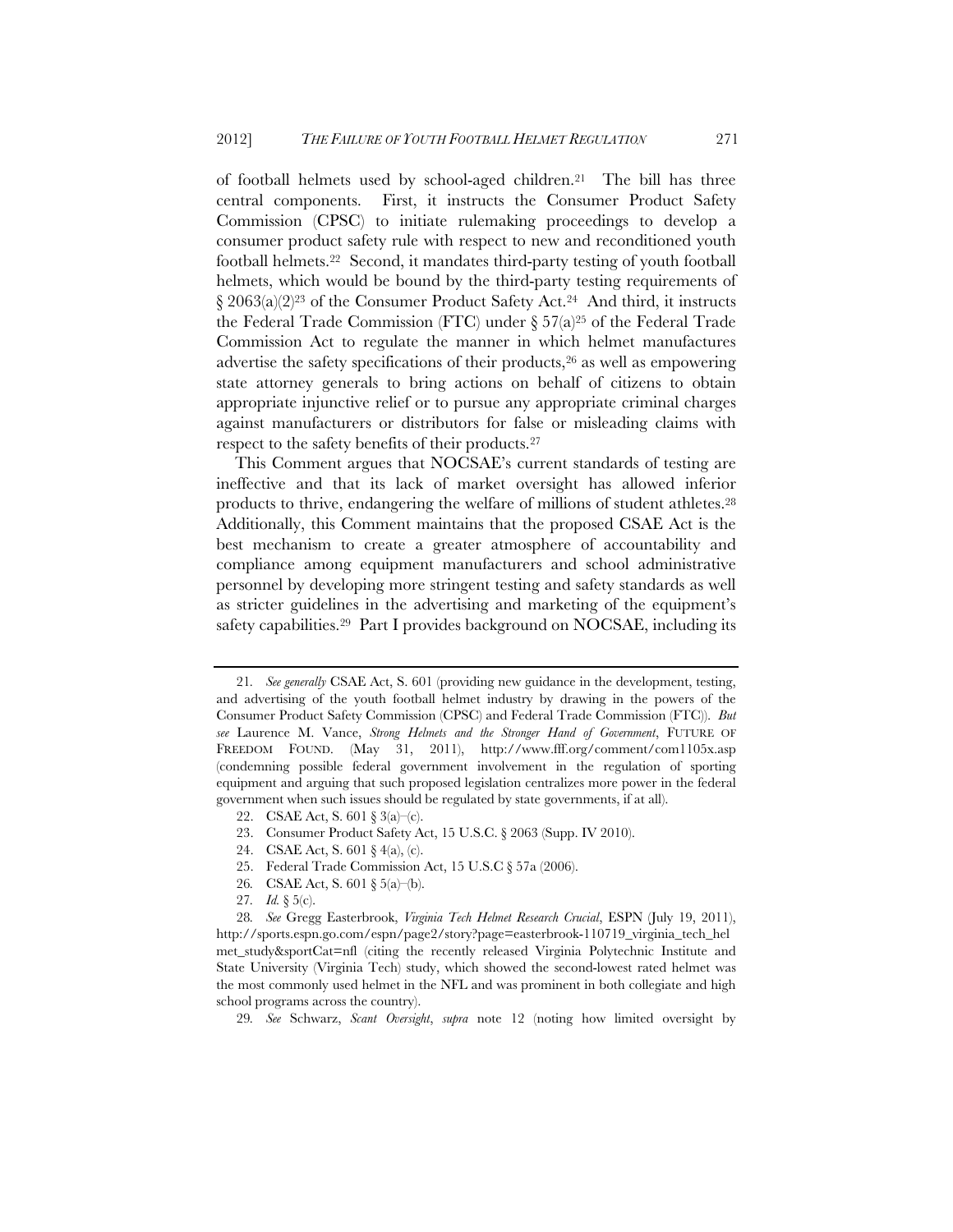organizational structure, an overview of its policies, and its relationship to the procedures of the National Athletic Equipment Reconditioners Association (NAERA). Part II introduces the CSAE Act, explaining the context in which the bill is being proposed and the rationale behind shifting the power of youth football helmet safety regulation from NOCSAE to the FTC and CPSC.

Part III compares NOCSAE's current testing standards to the regulations mandated by the CSAE Act and argues that given NOCSAE's lack of leadership on the issues of product testing, use of reconditioned helmets, and product advertising, the CSAE Act provides the most effective environment for safer football helmets to be created, tested, and regulated. Part III will also argue that the regulations mandated by the CSAE Act must be supplemented with additional provisions including the creation of a uniform rating system for all helmets, similar to the system recently outlined by scientists at Virginia Polytechnic Institute and State University (Virginia Tech).30 This Comment concludes that the CSAE Act is the most efficient vehicle currently available as it has the means and mechanisms to properly structure and guide youth football helmet development and regulation in the future. Given that the current voluntary system is inadequate for regulating youth football helmet standards, the CSAE Act should be enacted, employing federal regulation as the primary means to reform the industry.

NOCSAE has created a lack of leadership in the current testing of new and used football helmets, as well as a lack of vision in how to properly integrate new helmet technologies to reduce the risk of concussions for school-aged players); *see also* Alan Schwarz, *Senator Calls for Helmet Safety Investigation*, N.Y. TIMES, Jan. 3, 2011 [hereinafter Schawrz, *Helmet Safety Investigation*], http://www.nytimes.com/2011/01/04/sports/football/04helmets.html (citing concerns that limited testing standards, which are overseen by NOCSAE, can covey a level of concussion protection for school-aged athletes that the headgear may not provide).

<sup>30</sup>*. See* Lynn Nystrom, *Virginia Tech Announces Football Helmet Ratings for Reducing Concussion Risk*, VA. TECH. COLL. OF ENG'G (May 10, 2011), http://www.eng.vt.edu/news/virginiatech-announces-football-helmet-ratings-reducing-concussion-risk (announcing the creation of a five-star rating system for adult football helmets, which quantifies head impact exposure and concussion risk of helmets currently on the market or in use by professional or collegiate athletes); *see also National Impact Database: Adult Football Helmet Ratings—May 2011*, VA. TECH. SCH. OF BIOMED. ENG'G & SCI., http://www.sbes.vt.edu/nid.php (last visited Feb. 8, 2012) (delineating the most recent results of the Virginia Tech study and categorizing the tested helmets by their given test score).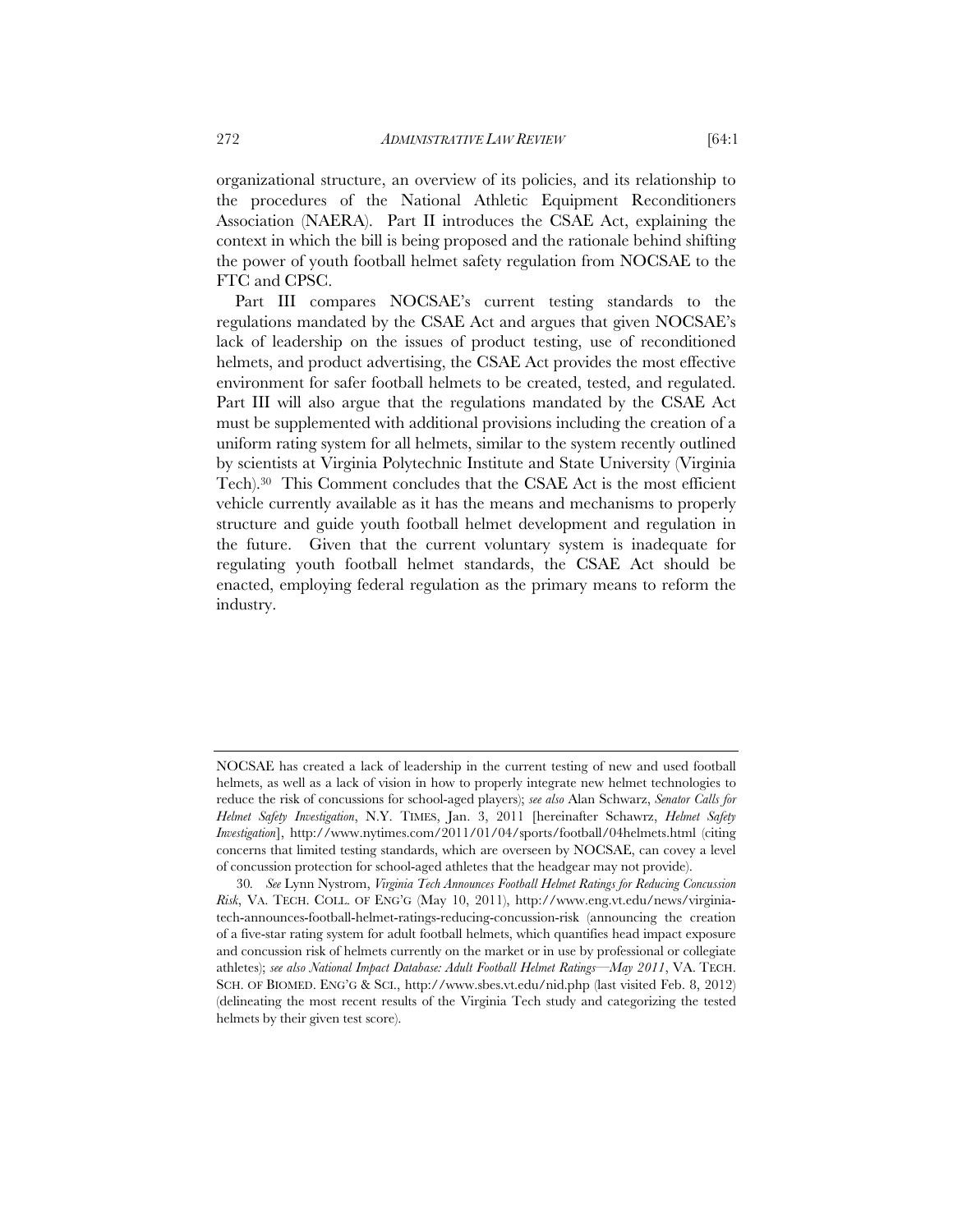### I. BACKGROUND: THE DEVELOPMENT OF VOLUNTEER INDUSTRY OVERSIGHT

#### *A. The Creation of NOCSAE and Early Testing Procedures*

Since its inception in 1969, NOCSAE has been the central nonprofit organization in the regulation of athletic equipment.31 NOCSAE was created through the efforts of several athletic and manufacturer associations32 in response to a growing need for performance test standards for football helmets.33 In response to the thirty-six football-related fatalities that occurred during 1968, NOCSAE's initial research efforts focused on minimizing football-related injuries.34 Despite what NOCSAE determined was an upward trending problem, it was also initially concerned that improved equipment might lead to harder hits to the head because players might be inclined to use their helmets as weapons.35 Given that in 1968 head injury fatalities were attributed to only two out of every 100,000 athletes, NOCSAE feared that radical changes in the materials used to manufacture the equipment could potentially inflate the number of fatalities by causing an increase in the number of head, neck, or spine injuries.36 However, despite these concerns, NOCSAE developed testing systems in 1970 with the goal of establishing a uniform football helmet standard.37

By 1973, NOCSAE had established a uniform testing standard.<sup>38</sup> While NOCSAE developed the testing standard, to this date it has not performed

33*. Frequently Asked Questions and Answers*, NAT'L OPERATING COMM. ON STANDARDS FOR ATHLETIC EQUIP., http://www.nocsae.org/faq/index.html (last visited Feb. 8, 2012)*.*

34*. About NOCSAE*, *supra* note 13.

35*. Id.*; *see also* Reed Albergotti & Shirley S. Wang, *Is It Time to Retire the Football Helmet?*, WALL ST. I., Nov. 11, 2009, at 12 (addressing the debate over whether the use of more advanced football helmets would actually lead to increased injuries as players feel more secure and willing to lead into a tackle with their heads).

36*. About NOCSAE*, *supra* note 13.

37. *Id.*; *see also* Brian James Mills, Note, *Football Helmets and Products Liability*, 8 SPORTS LAW. J. 153, 155 (2001) (indicating that in response to the surge in popularity of football in the 1960s and the increase in serious sports related injuries, the American College Health Association, the National Collegiate Athletic Association (NCAA), the National Federation of State High Schools Association (NFHS), and the Sporting Goods Manufacturers Association combined their efforts to form NOCSAE with the initial purpose of researching the football helmet).

38*. About NOCSAE*, *supra* note 13.

<sup>31.</sup> *About NOCSAE*, *supra* note 13.

<sup>32.</sup> Michael Oliver, Exec. Dir. & Gen. Counsel of NOCSAE, Presentation Before CMH Coaches Conference 3 (July 23, 2011), http://www.childrensmercy.org/ sportsmedicine/Resources/Files/2011%20Coaches%20Conference/Helmet%20Fitting%2 0&%20Standards%20for%20Athletic%20Equipment%20-%20Michael%20Oliver.pdf.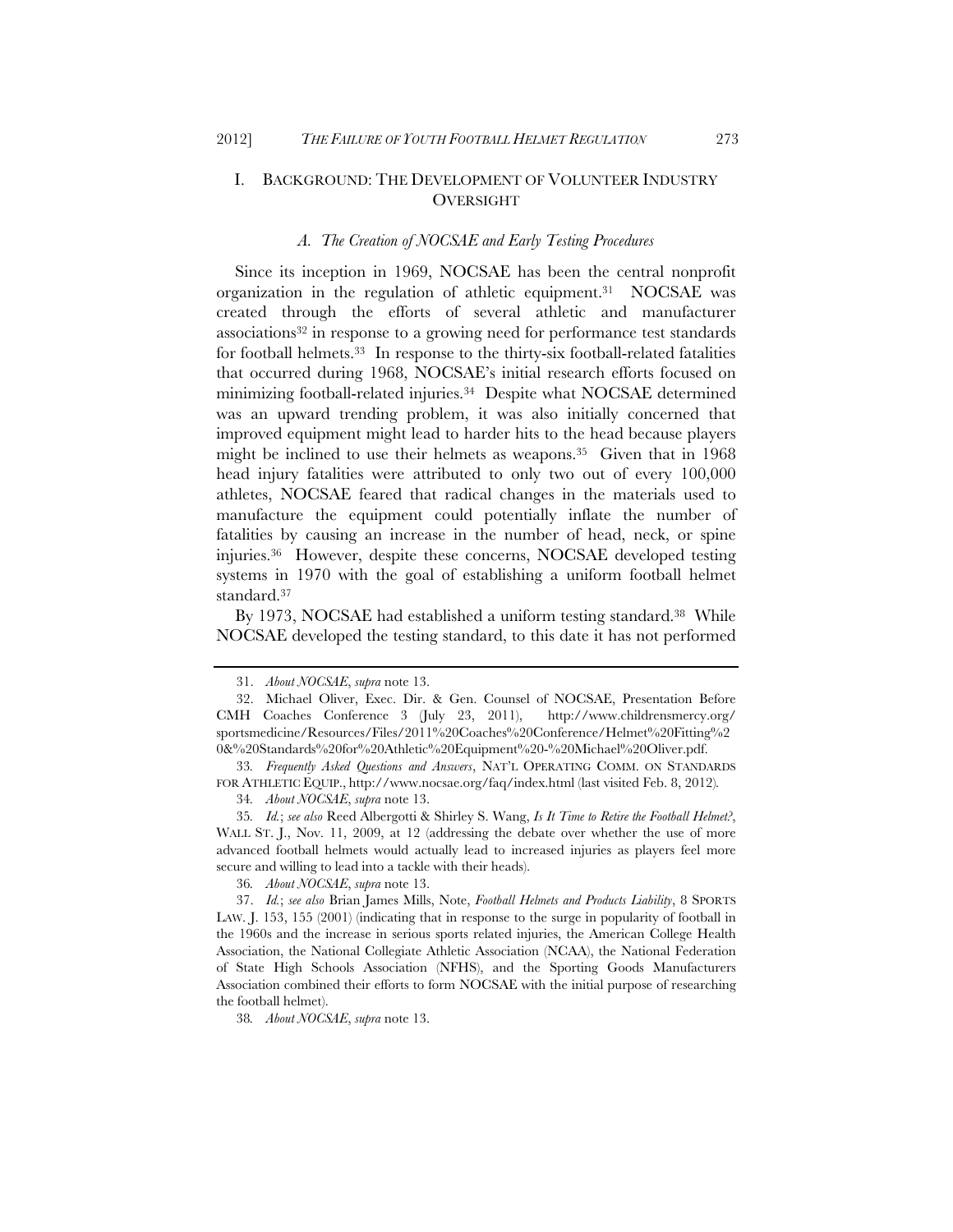any of the actual testing; rather, NOCSAE permits the manufacturers to test their own newly constructed helmets, while NAERA tests used helmets that need to be recertified.39 By 1985 there was a decrease in the number of football-related fatalities resulting from structural head injuries.40 The regression of football-related fatalities resulting from structural head injuries has continued as of the 2006 season.<sup>41</sup> However, there are no statistics on how NOCSAE's testing standards have affected the rate of concussions sustained by athletes. The essential difference between concussions and the aforementioned head injuries is that impairment from a concussion is characterized as causing functional impairment, as opposed to structural damage, which would be actual physical damage to the brain or skull.<sup>42</sup>

It is evident from NOCSAE's history that the organization's central purpose in creating a helmet standard was to reduce the risk of footballrelated fatalities resulting from structural damage to the head, and not the severe functional impairments that commonly accompany a concussion.43 While the reduction of such structural injuries has greatly benefited professional and amateur athletics, NOCSAE's standards have not progressed or evolved since its inception and have failed to adequately address the complicated biomechanical forces that cause concussions.44

As studies continue to highlight the potential long-term and debilitating effects of concussions,45 NOCSAE's policies must be revised and updated to

<sup>39</sup>*. See* Mills, *supra* note 37, at 156–57 (outlining that under the testing procedures established by NOCSAE, not all helmets are tested, but only a significant sample of a particular model and size before the helmet is placed on the open market); *see also Frequently Asked Questions and Answers*, *supra* note 33 (indicating that NOCSAE's standard does not "require[ ] any helmet to be recertified on any regular basis").

<sup>40</sup>*. See About NOCSAE*, *supra* note 13 (citing to an 88% percent drop in the occurrence of serious head injuries from the 1964–1968 era to the 2002–2006 era).

<sup>41</sup>*. Id*.

<sup>42</sup>*. See* Wilson, *supra* note 17, at 244 (describing the biomechanical forces causing a concussion and the potential adverse side effects of multiple concussions as they differ from an injury such as a skull fracture). Aside from differences between structural and functional neurological impairment, it is worth mentioning that that concussions are not only caused by focused impact on the head but can also result from force delivered to any part of the body that causes "impulsive force to be transmitted to the head." *Id*.

<sup>43</sup>*. See About NOCSAE*, *supra* note 13 (voicing concern over head injury fatalities but remaining silent on any mention of concussions); *see also* William A. Staar, *Head Cases: The Coming Wave of Concussion Litigation*, FOR THE DEFENSE, Aug. 2010, at 53 (arguing that the hard-shell polycarbonate helmets developed over fifty years ago were designed to eliminate deadly head injuries and not to deal with the complexities of forces that cause concussions).

<sup>44</sup>*. See* Schwarz, *Scant Oversight*, *supra* note 12 (asserting that despite rising concussion rates among youth football participants and an increasing understanding of their causes and short- and long-term effects of concussions on cognitive functions, NOCSAE's standard has not adapted to new helmet technologies or medical developments).

<sup>45</sup>*. See generally* Michael W. Collins et al., *Cumulative Effects of Concussions in High School*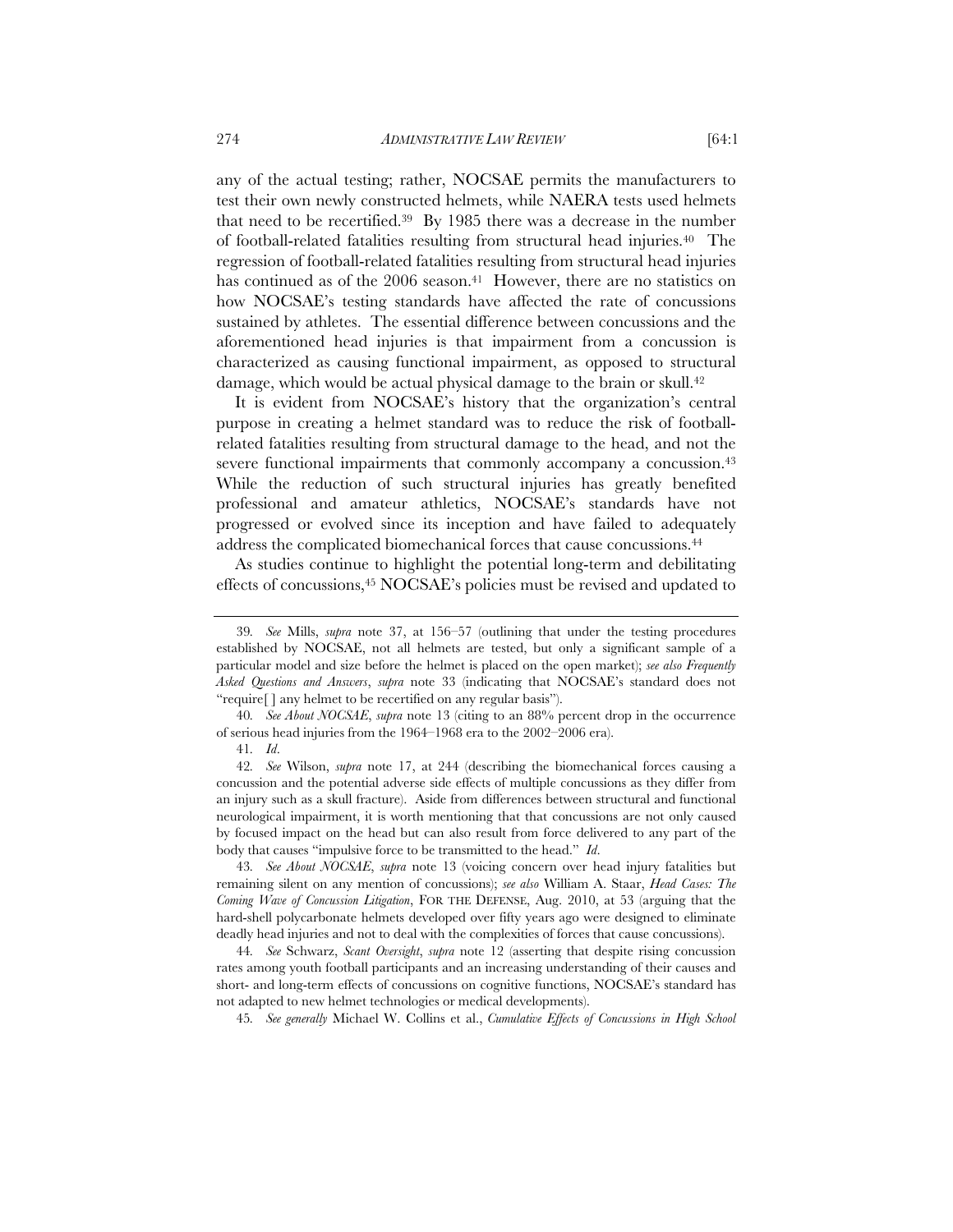incorporate newer findings and safety standards to afford the highest level of protection possible for athletes, specifically school-aged athletes. Studies have demonstrated that children between the ages of six and fourteen are more prone to sustaining head injuries than any other group.<sup>46</sup> The accuracy of those studies is difficult to ascertain because young athletes have a tendency to underreport or conceal the symptoms of concussions to return to play quicker.<sup>47</sup> Given the difficulty in diagnosing and reporting concussions sustained by school-aged athletes, the need for safer helmets that are properly tested for optimal protection is even more crucial. While there is currently no such thing as a concussion-proof helmet, $48$  the importance of continuing research in an effort to discover materials or equipment which reduce the risk and effects of concussions is critical. While such research is pending, properly screening and reconditioning previously used helmets is vital to the safety of school-aged athletes.

#### *B. The Role of the National Athletic Equipment Reconditioners Association*

While NOCSAE is the volunteer governing body that developed testing standards for football helmets, NAERA is an association of athletic equipment manufacturers licensed by NOCASE to regulate the reconditioning and recertification process for used athletic equipment.49 Members of NAERA are licensed by NOCSAE to recondition and recertify football helmets, lacrosse helmets, softball/baseball helmets, and face guards.50 While NAERA is an independent organization from NOCSAE, NAERA is required to use NOCSAE's testing standards when

*Athletes*, 51 NEUROSURGERY 1175 (2002) (contending that athletes with prior concussions are more likely to experience repeated on-field loss of consciousness, amnesia, and confusion following a repeated concussion); *see also* Rosemarie Scolaro Moser et al., *Prolonged Effects of Concussion in High School Athletes*, 57 NEUROSURGERY 300, 302–03 (2005) (reporting findings that athletes who suffered from concussions performed significantly worse on concentration and attention tests compared to athletes without a history of concussions).

<sup>46</sup>*. See* Wilson, *supra* note 17, at 246–47 (noting a recent study concluding that between 2001 and 2005, half of the 502,000 emergency room visits for concussions sustained by children between the ages of eight and nineteen were sports-related).

<sup>47</sup>*. See id*. at 247 (citing a study of high school football players that demonstrated unreported concussions influence the accuracy of findings on the total rate of concussions sustained).

<sup>48</sup>*. See id*. at 249–50 (adding that for certain sports, such as rugby, there is no sportspecific helmet shown to reduce the rate of concussions).

<sup>49.</sup> *What Is NAERA?*, NAT'L ATHLETIC EQUIP. RECONDITIONING ASS'N, http://www.naera.net/what.html (last visited Feb. 8, 2012) (providing a background on the organization and the recertification process).

<sup>50</sup>*. Id.*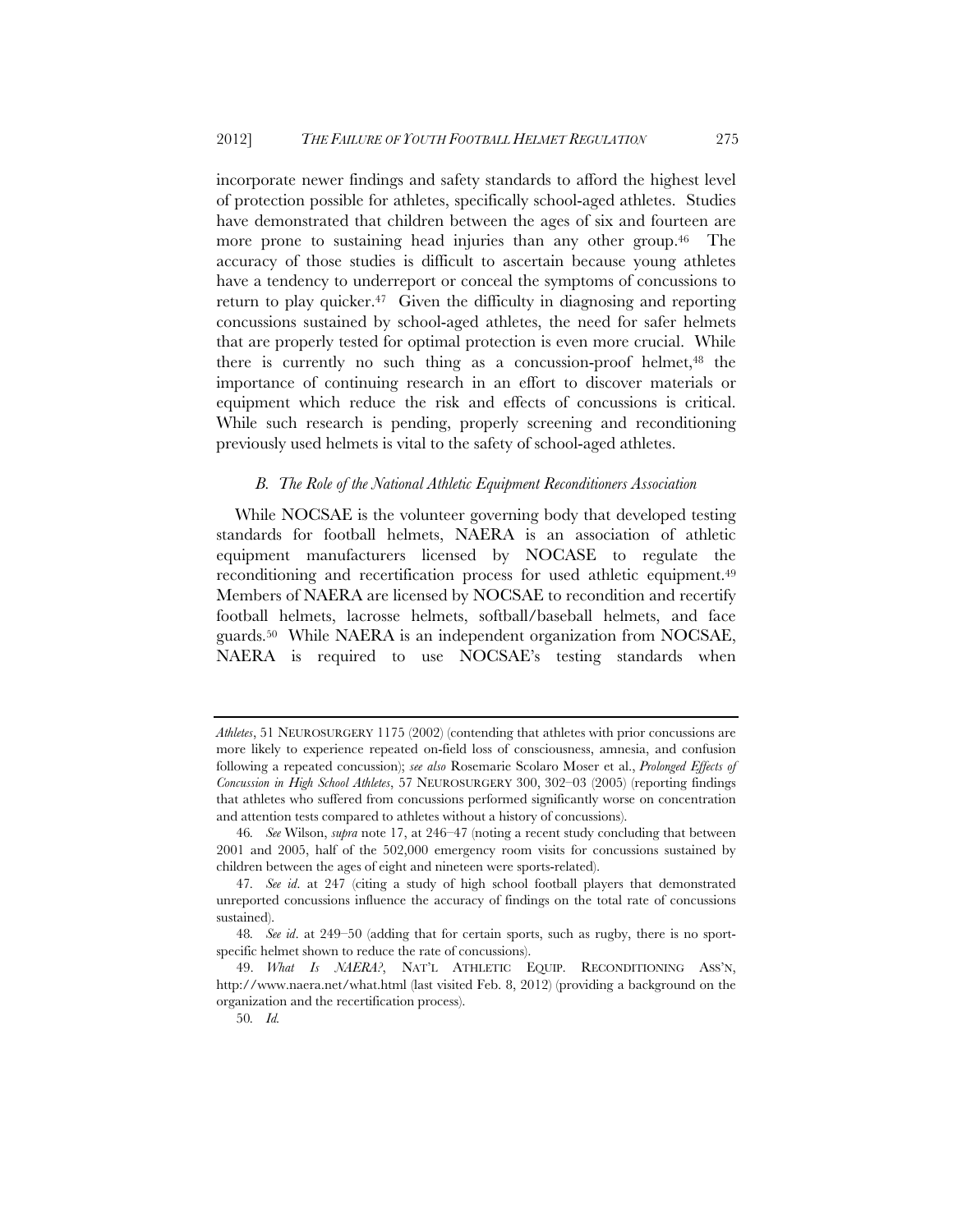reconditioning and recertifying athletic equipment.51 Members of NAERA must follow NOCSAE's standards to maintain their NOCSAE recertification licenses.52 Recertification of a used helmet is a multistep process that includes cleaning, sanitizing, replacing worn parts, a shell inspection, and NOCSAE-approved testing.53 Currently, there are twentythree NAERA members that perform all the reconditioning and recertification of athletic equipment for schools and leagues across the country.54 NAERA's reliance on NOCSAE's testing standards highlights the weight those within the football helmet industry give to NOCSAE as the volunteer governing body.

#### *C. Current NOCSAE Testing Regulations*

While NOCSAE led the movement to develop and test safer football headgear, the organization's testing standards have not significantly changed since 1973.55 Though NOCSAE continues to oversee testing standards, the equipment manufacturers perform helmet testing for their own newly manufactured products, while NAERA recertification facilities test used helmets—guided by NOCSAE testing standards—before allowing the helmet to be used again by an athlete.<sup>56</sup> As currently implemented under NOCSAE's standard, the football helmet is placed on a synthetic head model that is filled with glycerin and fitted with various measuring instruments.57 The head model fitted with the helmet is then dropped sixteen times onto a polymer anvil with two of the drops from a height of sixty inches onto six different locations of the helmet at varying temperatures determined by NOCSAE to simulate different potential game temperatures.58 After each drop a "Severity Index," which measures the severity of the impact absorbed by the head model at the moment of impact, is determined.59 Helmets are graded on a pass–fail basis, and the

55. Schwarz, *Scant Oversight*, *supra* note 12.

<sup>51</sup>*. See Frequently Asked Questions and Answers*, *supra* note 33 (describing the requirements for the recertification of football helmets); *see also What Is NAERA?*, *supra* note 49 (contending that the NOCSAE standards are industry-accepted by institutions such as the NCAA and the NFL).

<sup>52</sup>*. See What Is NAERA?*, *supra* note 49 (detailing how recertification of football helmets became a large part of the organization's work).

<sup>53</sup>*. Id.*

<sup>54.</sup> *NAERA Member List*, NAT'L ATHLETIC EQUIP. RECONDITIONING ASS'N, http://www.naera.net/members\_all.html (last visited Feb. 8, 2012).

<sup>56</sup>*. See* Mills, *supra* note 37, at 155–57 (discussing the standard NOCSAE and NAERA testing procedures).

<sup>57</sup>*. Id.* at 155.

<sup>58</sup>*. Id*. at 155–56.

<sup>59</sup>*. Id.* at 156.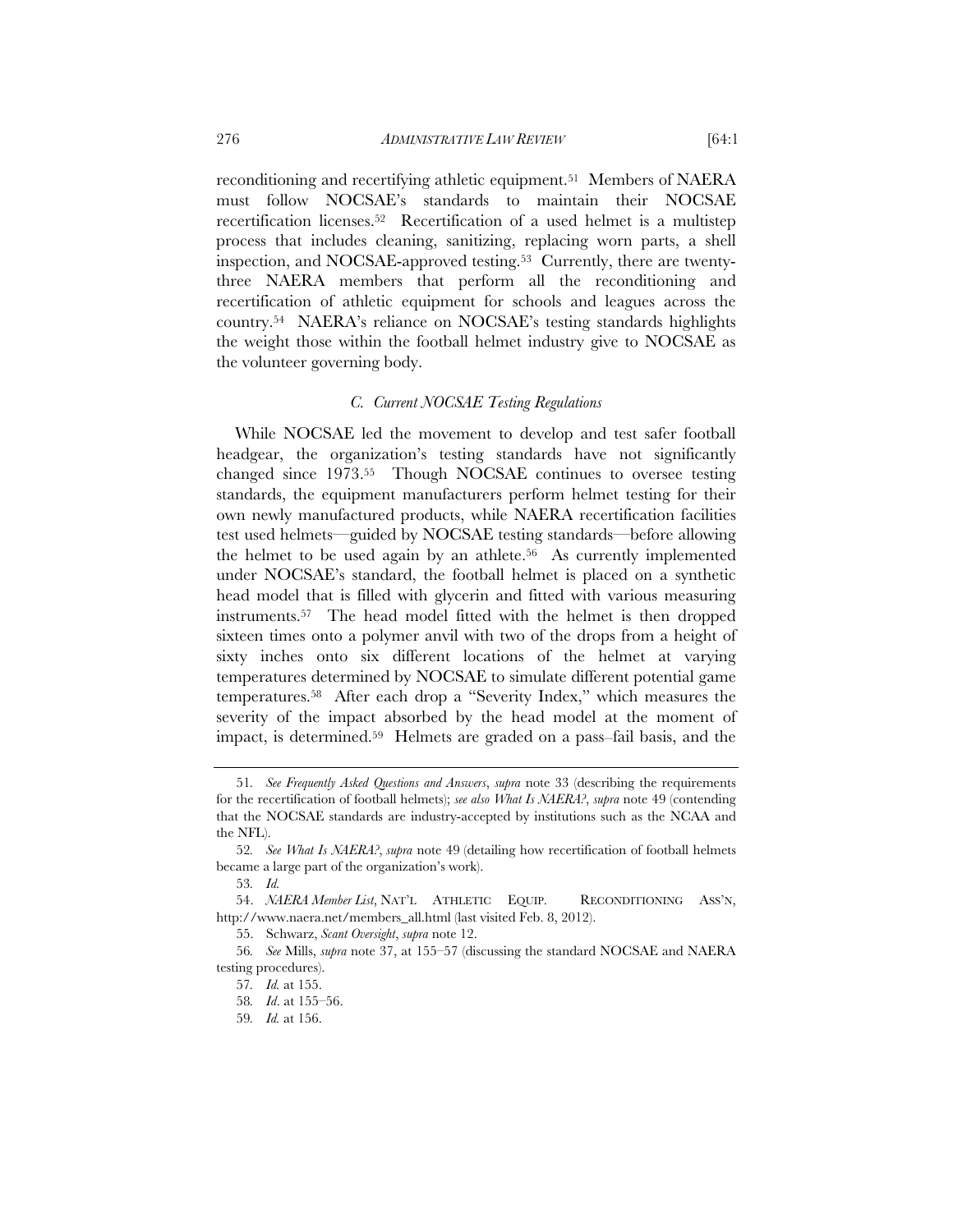helmets that pass are those meeting an acceptable Severity Index.<sup>60</sup> Once a statistically sufficient sample of helmets pass the drop test, each helmet must be stamped with a clearly legible statement that effectively communicates to the purchaser and user the following information:

Warning. No helmet can prevent all head or any neck injuries a player might receive while participating in football. Do not use this helmet to butt, ram or spear an opposing player. This is in violation of the football rules and such use can result in severe head or neck injuries, paralysis or death to you and possible injury to your opponent.<sup>61</sup>

The NOCSAE standard states that this language must be permanently affixed to the exterior of the shell of the helmet and be easily read without removal of a decal tape or other temporary material or permanent part of the helmet.62 In addition, a permanent and exact replica of NOCSAE's seal that states, "MANUFACTURER CERTIFIES: MEETS NOCSAE STANDARD" must appear legibly on the exterior of the shell for the helmet to be placed on the market for sale.<sup>63</sup> It is important to note that NOCSAE's helmet standard is a voluntary testing standard which a league's governing body is free to adopt.64 Currently, both the NCAA and the National Federation of State High School Associations (NFHS) abide by NOCSAE standards and require that student athletes use equipment meeting NOCSAE specifications.65

<sup>60</sup>*. See* NAT'L OPERATING COMM. ON STANDARDS FOR ATHLETIC EQUIP., NOCSAE Doc (ND)002-11m11a, STANDARD PERFORMANCE SPECIFICATION FOR NEWLY MANUFACTURED FOOTBALL HELMETS (2011), http://nocsae.org/standards/pdfs/ Standards%20'11/ND002-11m11a%20-%20Mfr'd%20FB%20Helmets%20Standard%20 Performance%20.pdf; *see also How are Football Helmets Tested?*, NAT'L ATHLETIC EQUIP. RECONDITIONING ASS'N, http://www.naera.net/what\_tested.html (last visited Feb. 8, 2012) (defining the Severity Index as "a scientifically accepted measurement of human injury tolerance").

<sup>61</sup>*.* NAT'L OPERATING COMM. ON STANDARDS FOR ATHLETIC EQUIP., *supra* note 60, at 3.

<sup>62</sup>*. Id.*

<sup>63</sup>*. Id.; see also* Mills, *supra* note 37, at 157 (stating that when NOCSAE's seal is affixed to the helmet it means that the helmet meets or exceeds the gold standard for head protection, and this level of certification is required by some of the most prominent athletic organizations in the country, including the NCAA, NFHS, and the U.S. military).

<sup>64</sup>*. Frequently Asked Questions and Answers*, *supra* note 33.

<sup>65</sup>*. See generally* NAT'L FED'N OF STATE HIGH SCH. ASS'NS, NFHS RULES CHANGES AFFECTING RISK (1982–2011), *available at* http://www.nfhs.org/WorkArea/ DownloadAsset.aspx?id=5760 (last visited Feb. 8, 2012) (outlining several sports in which NOCSAE certified equipment is now required); Jeff Miller, *The College Football Helmet Has Come a Long Way*, NAT'L COLLEGE ATHLETIC ASS'N (Sept. 23, 2010), http://www.ncaa.org/wps/wcm/connect/public/NCAA/Resources/

Latest+News/2010+news+stories/September+latest+news/The+college+football+helmet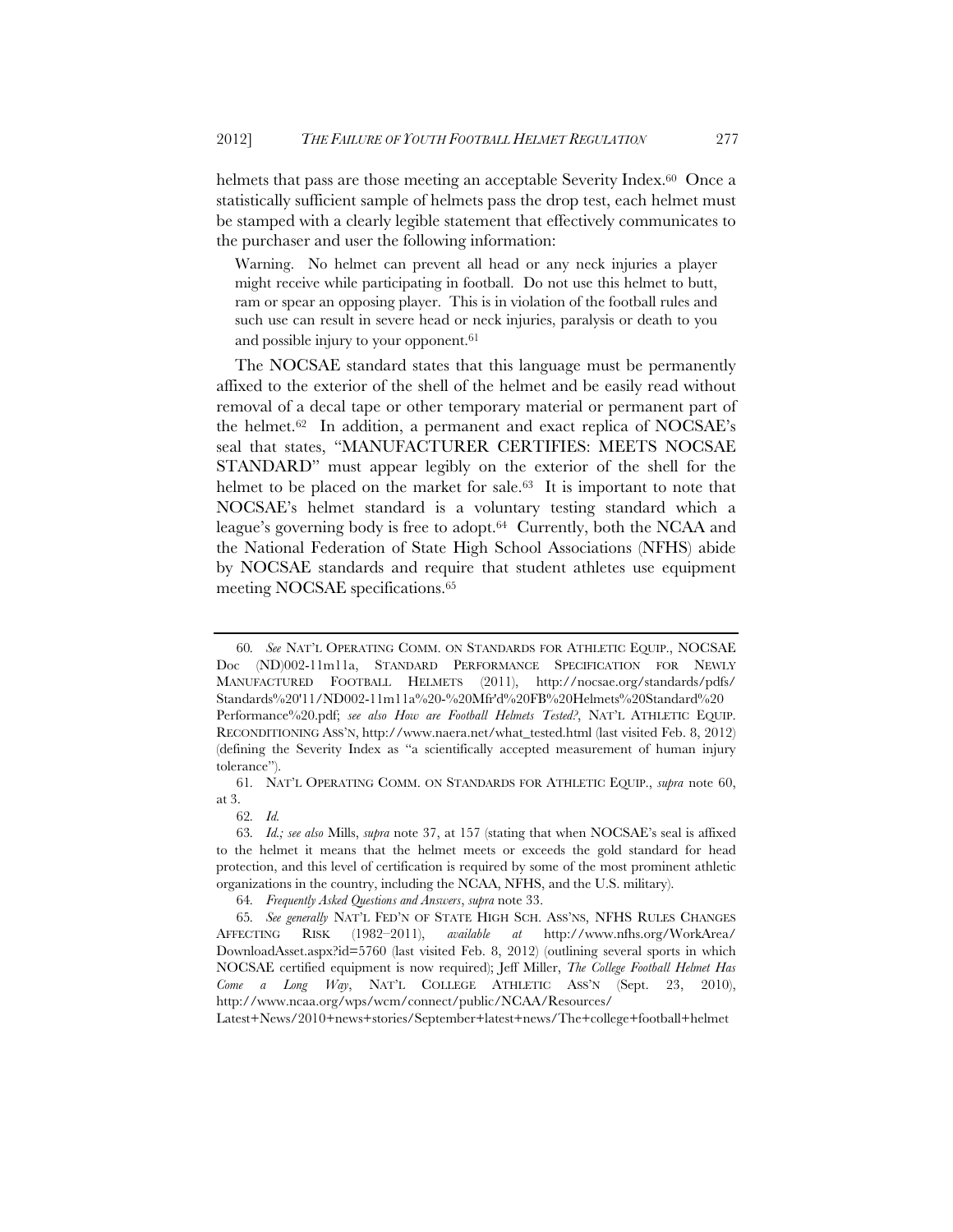While NOCSAE does not require helmets to be recertified on a regular basis, NOCSAE does recommend organizations adopt some type of helmet reconditioning program.66 Despite this recommendation, NOCSAE also makes clear that NOCSAE's standard does not mandate regular reconditioning and recertification of helmets, essentially placing the onus on the helmet manufacturer to determine what the proper timetable is for helmet recertification and reconditioning.<sup>67</sup> Examining the pre-marketing testing for new helmets and reconditioning process for used helmets, two clear concerns arise: First, an overreliance on NOCSAE's initial and now outdated testing standard by all members of the football helmet industry;68 and second, despite NOCSAE's position of oversight, a clear reluctance or inability on the part of NOCSAE to properly regulate the industry.69

#### *D. NOCSAE's Current Stance on the Emerging Issues of Sports-Related Concussions*

In addition to equipment safety research and product testing oversight, NOCSAE also acts as a grant-giving foundation, supplying funds to those that seek to advance the science of sports medicine.70 With the January 2011 creation of the Scientific Advisory Committee—charged with directing research efforts relating to concussions—NOCSAE has taken a more active role in promoting concussion research.<sup>71</sup> However, as a volunteer trade association, NOCSAE is comprised of a collection of

<sup>+</sup>has+come+a+long+way (noting that in 1978 the NCAA adopted the NOCSAE standard for helmets for the NCAA's member schools). Notably, the NFL does not mandate that its players wear NOCSAE-approved helmets, and many teams are secretive of the helmet models their athletes wear. *See* Easterbrook, *supra* note 28.

<sup>66</sup>*. Frequently Asked Questions and Answers*, *supra* note 33.

<sup>67</sup>*. Id.* Specifically, NOCSAE's website states, "A manufacturer is also free to limit the number of times its helmet may be reconditioned, or it may establish a useful life beyond which it will not allow reconditioning." *Id*.

<sup>68.</sup> *See generally* Schwarz, *Scant Oversight*, *supra* note 12; *What Is NAERA?*, *supra* note 49.

<sup>69.</sup> *See generally Frequently Asked Questions and Answers*, *supra* note 33.

<sup>70</sup>*. See* Press Release, Nat'l Operating Comm. on Standards for Athletic Equip., NOCSAE Approves More than \$600,000 to Fund Concussion Research; Creates Scientific Advisory Committee to Direct Concussion Research (Jan. 22, 2011), http://www.nocsae.org/MediaKit/2011/NOCSAE%20Grant%20Approval%20News%20 Release%20FINAL%20%2001%2022%2011.pdf (announcing that NOCSAE awarded nearly \$610,000 to advance research in sports medicine related to concussions, as well as announce the formation of a Scientific Advisory Committee to guide research efforts related to concussions); *see also NOCSAE Approves \$1.1 Million to Fund Concussion-Related Research*, PR NEWSWIRE (Jun. 18, 2011), http://www.prnewswire.com/news-releases/nocsae-approves-11-million-to-fund-concussion-related-research-124127914.html (announcing that NOCSAE "awarded \$1.1 million in research grants to advance the science of sports medicine," specifically concussion-related research).

<sup>71.</sup> Press Release, NOCSAE, *supra* note 70.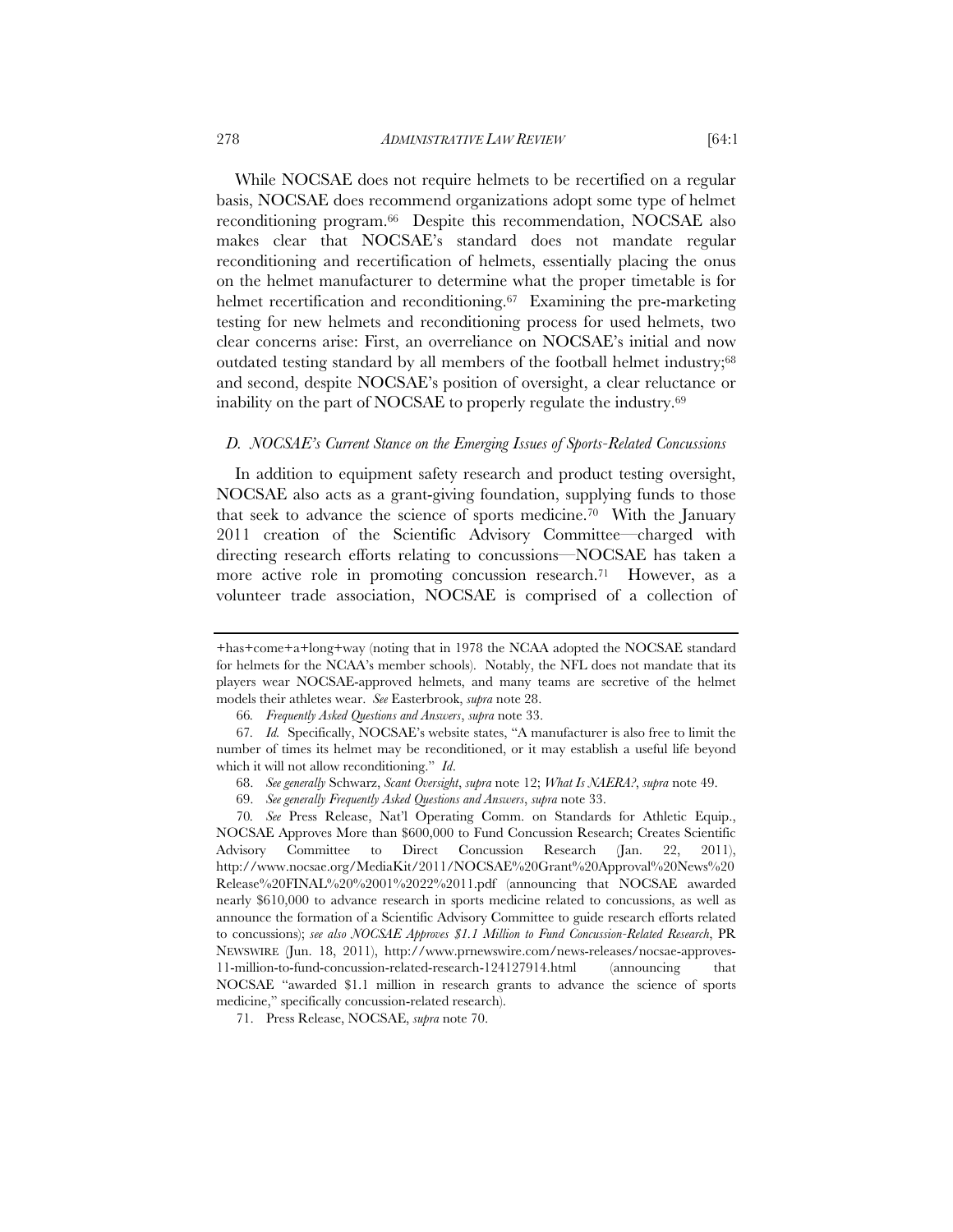representatives from a number of groups interested in the business of athletic equipment, including equipment manufacturers, reconditioners, athletic trainers, coaches, equipment managers, sports medicine specialists, and consumer organizations.72 There is justifiable concern that because the majority of NOCSAE's funding is provided by organizations that NOCSAE should be overseeing during the helmet testing process, NOCSAE lacks the requisite independence to make changes that could alter the landscape of the helmet manufacturing industry for the better.73

## II. INCREASED FOCUS ON THE RISK OF CONCUSSIONS IN SCHOOL-AGED **ATHLETES**

#### *A. Regulatory Responses to Increasing Concerns About Concussions*

As the causes and dangerous long-term effects of concussions continue to be studied and better understood in the medical community, public pressure has caused the NFL to develop stricter guidelines for evaluating athletes thought to be suffering from the effects of a concussion.74 While professional sports leagues have gradually altered their stances on how best to regulate the treatment of their athletes, only a few states have regulated the evaluation and treatment of concussions suffered by amateur athletes.75 Only recently has the NFHS weighed in on what it deems to be an adequate approach to regulating the treatment of concussions for student

<sup>72</sup>*. See Frequently Asked Questions and Answers*, *supra* note 33.

<sup>73.</sup> *See NOCSAE Overview*, NAT'L OPERATING COMM. ON STANDARDS FOR ATHLETIC EQUIP., http://www.nocsae.org/MediaKit/2011/NOCSAE%20Overview%201-14-11.pdf (last visited Feb. 8, 2012) (stating that NOCSAE is primarily funded through licensing fees that it charges to equipment manufactures that want to certify their equipment with the NOCSAE seal); *see also Frequently Asked Questions and Answers*, *supra* note 33 (noting that the NOCSAE helmet standard is a voluntary standard that is adopted by a sport regulatory body on its own accord).

<sup>74</sup>*. See Protecting Student Athletes from Concussions: Hearing on H.R. 6172 Before the Comm. on Educ. & Labor*, 111th Cong. 22–24 (2010) (statement of Sean Morey, Executive Board Member, NFL Players Association) (highlighting the changes that the commissioner of the NFL implemented to protect players in light of increasing transparency regarding the detrimental effects of repeated concussions to players).

<sup>75.</sup> *See States Consider Youth Concussion Laws*, ESPN, http://sports.espn.go.com/espn/ news/story?id=4865622 (last updated Jan. 28, 2010) (highlighting the six states that began to take measures to adopt state laws governing when athletes who suffered concussions can return to play); *see also* Alan Schwarz, *States Taking the Lead Addressing Concussions*, N.Y. TIMES, Jan. 31, 2010 [hereinafter Schwarz, *States Taking the Lead*], http://www.nytimes.com/ 2010/01/31/sports/31concussions.html (discussing Washington state law which mandates that athletes under eighteen who show symptoms of concussions must obtain the written approval of a licensed healthcare provider prior to returning to play).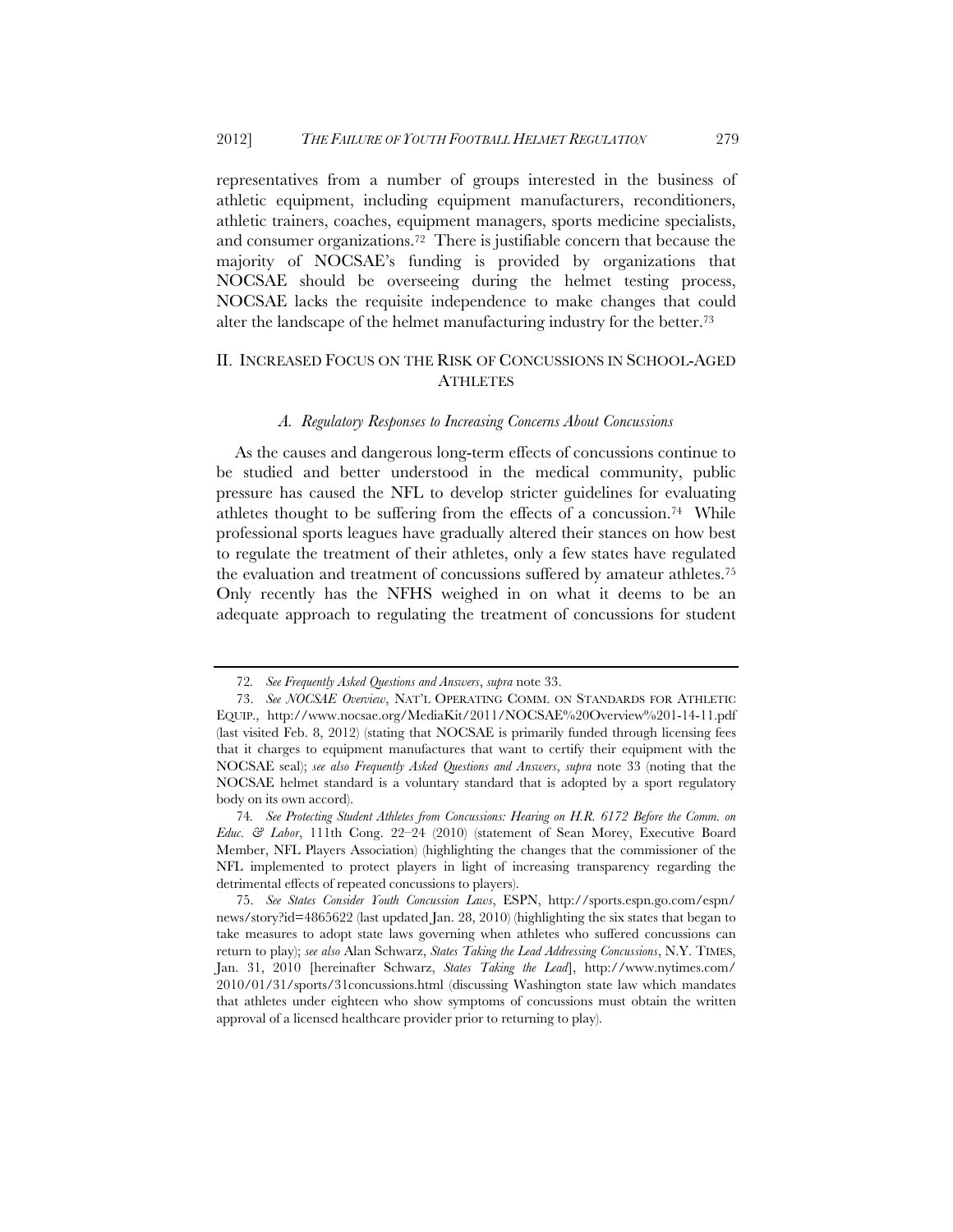athletes.76

While individual state and athletic regulatory bodies continue to generate approaches to dealing with the occurrence and effects of concussions,77 representatives from the federal government have just recently entered the concussion debate. In 2010, the House of Representatives proposed and passed the Concussion Treatment and Care Tools Act of 2010 (ConTACT Act).78 The ConTACT Act directs the Department of Health and Human Services to establish concussion management guidelines, focusing primarily on the prevention and management of concussions in school-aged children.79 Studies have demonstrated that, given the developing nature of a school-aged child's brain, the risk of sustaining a concussion and the possibility of more severe damage when compared to a fully developed adult is significantly higher.<sup>80</sup> While the aforementioned studies have forced individual states to examine their concussion management policies for student athletes, or in many cases create such policies,<sup>81</sup> few resources have been put toward a nationwide

80*. See Sports Related Concussions: Background and Significance*, UNIV. OF PITTSBURGH MED. CTR. BRAIN TRAUMA RESEARCH CTR., http://www.neurosurgery.pitt.edu/trauma/ concussion.html (last visited Feb. 8, 2012) (finding that while there are no reported studies as to the effects of concussion in high school athletes, previous age-related studies demonstrate significant post-concussion differences in adolescent versus adult brains).

81*. See, e.g.*, VA. CODE ANN. § 22.1-271.5(B) (West 2010) (mandating local school divisions to "develop policies and procedures regarding the identification and handling of suspected concussions in student-athletes"); TEX. EDUC. CODE ANN. § 38.153(b) (West 2011) (requiring appointed concussion oversight teams for school districts to establish return-toplay protocols for student athletes suffering from the effects of concussions); MD. CODE ANN., EDUC. § 7-443(b)(1) (LexisNexis 2010 & 2011 Supp.) (outlining an awareness program providing school officials and parents with information on risks of concussions, criteria for removing injured players, reporting injuries, and academic accommodations for students diagnosed with concussions). *See generally Concussion Information & Competition Policies by State*, ESPN RISE (Aug. 2010), http://rise.espn.go.com/all-sports/articles/2010/08/31- Concussions-from-magazine.aspx (follow the "state-by-state" hyperlink) (surveying the general policies regarding concussion diagnoses and treatment for student athletes in all fifty states).

<sup>76</sup>*. See* Erika A. Diehl, Note, *What's All the Headache?: Reform Needed to Cope with the Effects of Concussions in Football*, 23 J.L. & HEALTH 83, 107–08 (2010) (contending the NFHS should recommend a concussion-handling policy which requires an independent healthcare professional evaluate the athlete before the athlete can return to practice for games).

<sup>77</sup>*. See* Schwarz, *States Taking the Lead*, *supra* note 75; *see also* Diehl, *supra* note 76, at 107– 08.

<sup>78.</sup> Concussion Treatment and Care Tools Act of 2010, H.R. 1347, 111th Cong.

<sup>79</sup>*. See* James Wagner, *House Approves Concussion Treatment and Care Tools (ConTACT) Act*, WASH. POST, Sept. 30, 2010, http://www.washingtonpost.com/wp-dyn/content/ article/2010/09/30/AR2010093003378.html (discussing the mechanics of the proposed legislation, a Department of Health and Human Services conference within two years of medical and athletic experts determining concussion management guidelines).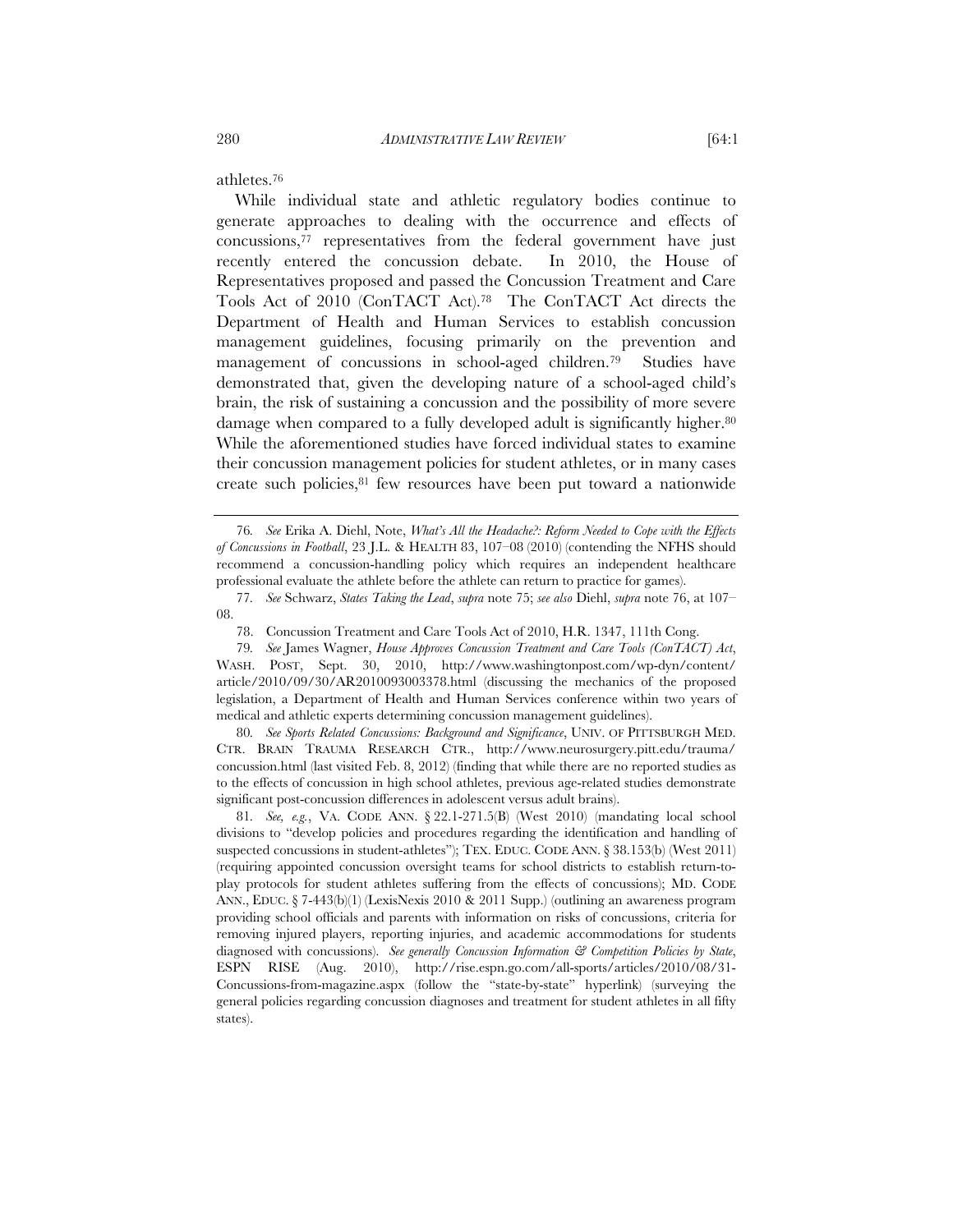effort to develop preventative and protective measures.82 While the ConTACT Act is the first federal program that proposes to mandate unified concussion injury guidelines for children ages five to eighteen, the CSAE Act is the first to address directly the current concerns with the manufacturing, reconditioning, and advertising of football helmets and seek to bolster a loosely regulated area that affects millions of families. Despite the promising changes that the CSAE Act offers, it has failed to make it all the way through Congress.83

#### *B. The Children's Sports Athletic Equipment Safety Act*

Senator Tom Udall introduced the CSAE Act to the 112th Congress on March 16, 2011.<sup>84</sup> Prior to drafting the proposed legislation, Senator Udall recognized what he deemed to be a severe problem in American youth sports. Senator Udall asked the CPSC to investigate the adequacy of football helmet safety standards and argued that the current voluntary industry standards do not properly address the larger issue of preventing concussions.85 According to Senator Udall, the CPSC has a duty to ensure that football helmets meet safety standards that "address concussion hazards and reflect the state of the art in helmet technology."86 In response to Senator Udall's request, the CPSC told a Senate Commerce Subcommittee that it would start monitoring the football helmet industry and NOCSAE's practices.87 In addition, Senator Udall wrote a letter to the FTC requesting the agency investigate "misleading safety claims and deceptive practices" by helmet manufacturers and reconditioners.88 Much

<sup>82</sup>*. But see* Football Helmets; Denial of Petition, 45 Fed. Reg. 63,326, 63,327 (Sept. 24, 1980) (denying a 1980 petition requesting that the CPSC issue a consumer product safety standard for football helmets to reduce the risk of head, neck, and spinal injuries).

<sup>83.</sup> *See Bill Summary & Status*, *supra* note 20. The last action on the bill was referral to the Committee on Commerce, Science, and Transportation on March 26, 2011.

<sup>84</sup>*. Id.* The House version of the bill, H.R. 1127, 112th Cong. (2011), sponsored by Representative Bill Pascrell of New Jersey, has been referred to the House Subcommittee on Commerce, Manufacturing, and Trade. *Bill Summary & Status, 112th Cong. (2011–2012): H.R. 1127*, LIBR. OF CONG., *http://thomas.loc.gov/cgi-bin/bdquery/z?d112:HR01127:*.

<sup>85</sup>*. See* Alan Schwarz, *Senator Seeks Federal Investigation of Football Helmet Standards*, N.Y. TIMES, Nov. 30, 2010 [hereinafter Schwarz, *Federal Investigation*], http://www.nytimes.com/ 2010/12/01/sports/football/01helmets.html (asserting that Senator Udall's disapproval of the current football helmet standards stems from the industry's inability to update modern testing standards given the improvement in football helmet safety technology).

<sup>86</sup>*. Id*. (quoting Sen. Tom Udall).

<sup>87.</sup> Alan Schwarz, *Oversight Group Vows to Pursue Updates to Football Helmet Standards*, N.Y. TIMES, Jan. 23, 2011 [hereinafter Schwarz, *Updates to Standards*], http://www.nytimes.com/ 2011/01/03/sports/football/23helmet.html.

<sup>88</sup>*. See* Schwarz, *Helmet Safety Investigation*, *supra* note 29 (citing Senator Udall's letter,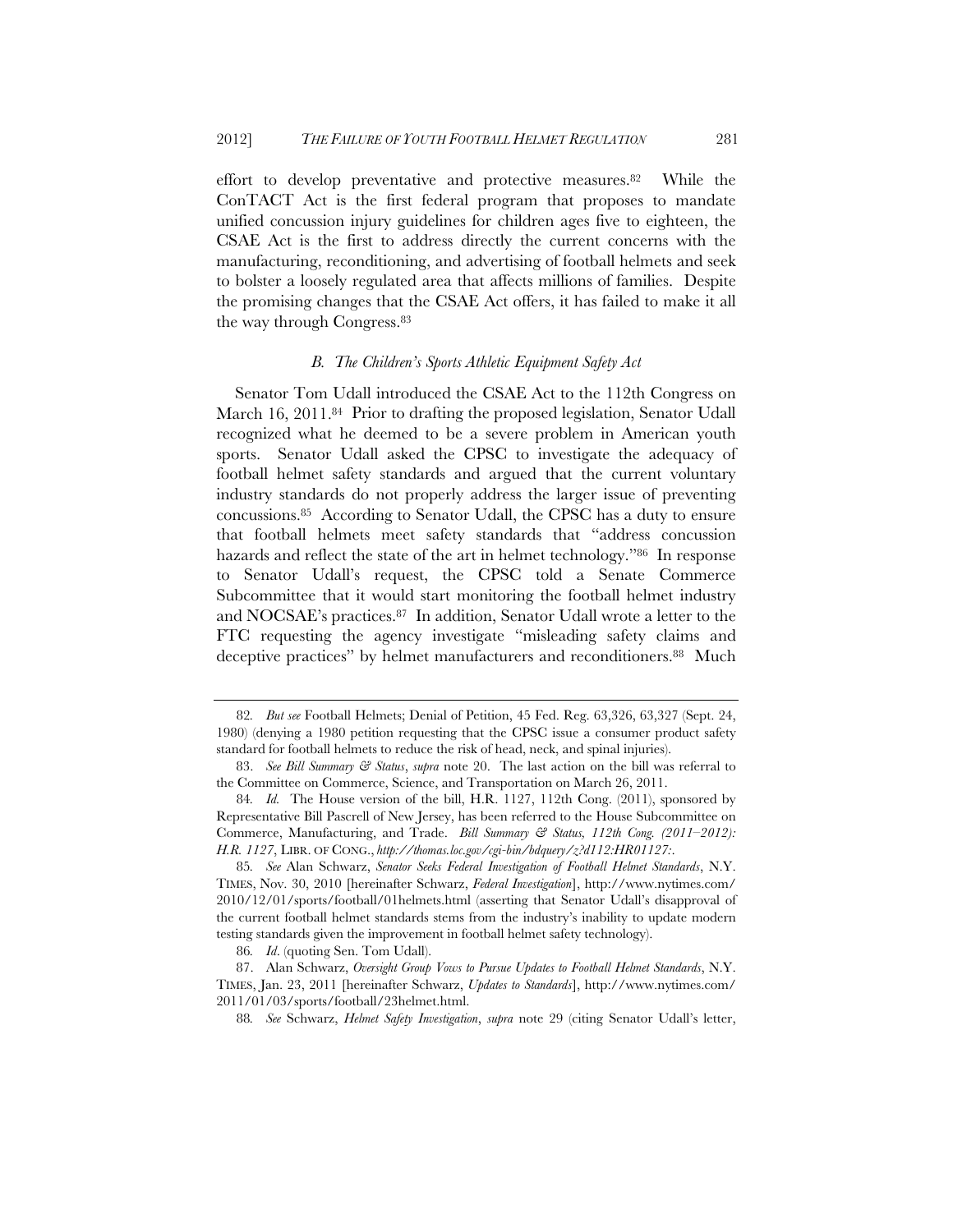like the CPSC, the FTC acknowledged the seriousness of Senator Udall's claims and declared it would investigate the helmet manufacturers' claims that certain football helmet models can help reduce concussions.89 Given Senator Udall's comments, it is evident he viewed federal regulation of the football helmet industry as a real possibility. Many of Senator Udall's concerns stemmed from an October 2010 report from the *New York Times* that depicted problems in the reconditioning of used helmets worn by nearly 1.4 million American teenagers playing high school football,<sup>90</sup> as well as concerns that the self-regulating industry has no internal repercussions for misrepresentation of the safety of its products.91

The CSAE Act has several different components each addressing different concerns regarding the testing standards governed by NOCSAE. Under the powers of the Consumer Product Safety Act<sup>92</sup> and the Federal Trade Commission Act,<sup>93</sup> the CSAE Act allows the CPSC and the FTC to take over regulation of the football helmet industry that NOCSAE previously controlled. The CSAE Act has three sections, each addressing a separate concern within the football helmet industry.

#### *1. Section 3: Football Helmet Safety Standards*

Section 3, entitled "Football Helmet Safety Standards," empowers the CPSC to evaluate NOCSAE's voluntary standards for testing new and

which targets the helmet manufacturer Riddell for its claim that its latest football helmet models decrease concussion risk by thirty-one percent, conveying "a level of concussionrelated protection that the headgear is not shown to provide").

<sup>89</sup>*. See* Frederic J. Frommer, *FTC Looking into Football Helmet Claims*, BUS. J., Jan. 14, 2011, http://www.thebusinessjournal.com/the-business-journal-national-news/13 national/7956-ftc-looking-into-football-helmet-claims (quoting FTC Chairman Jon Leibowitz as stating, "Given the dangers that concussions pose for young athletes engaged in contact sports, it is essential that advertising for products claiming to reduce the risk of this injury be truthful and substantiated.").

<sup>90</sup>*. See* Schwarz, *Scant Oversight*, *supra* note 12 (evaluating concerns within the football helmet industry, including lack of independent oversight, outdated testing standards, inadequate safety and testing procedures, and use of misleading safety statistics by helmet manufacturing companies).

<sup>91</sup>*. Id.*; *see also* Schwarz, *Updates to Standards*, *supra* note 87 (pointing to the issue that NOCSAE is primarily financed by the sporting goods industry, whose products NOCSAE supposedly oversees). *But cf.* Riddell, Inc. v. Schutt Sports, Inc., 724 F. Supp. 2d 963, 980 (W.D. Wis. 2010) (rejecting Schutt's claim that the study showing Riddell's Revolution helmet reduces the risk of concussions was sufficiently unreliable to constitute false advertisement, although the court did contend that, at most, Riddell's marketing campaign of the Revolution helmet was misleading or deceptive as the advertisements did not differentiate between the adult and youth helmets).

<sup>92.</sup> Consumer Product Safety Act, 15 U.S.C. § 2051 (2006).

<sup>93.</sup> Federal Trade Commission Act, 15 U.S.C § 41 (2006).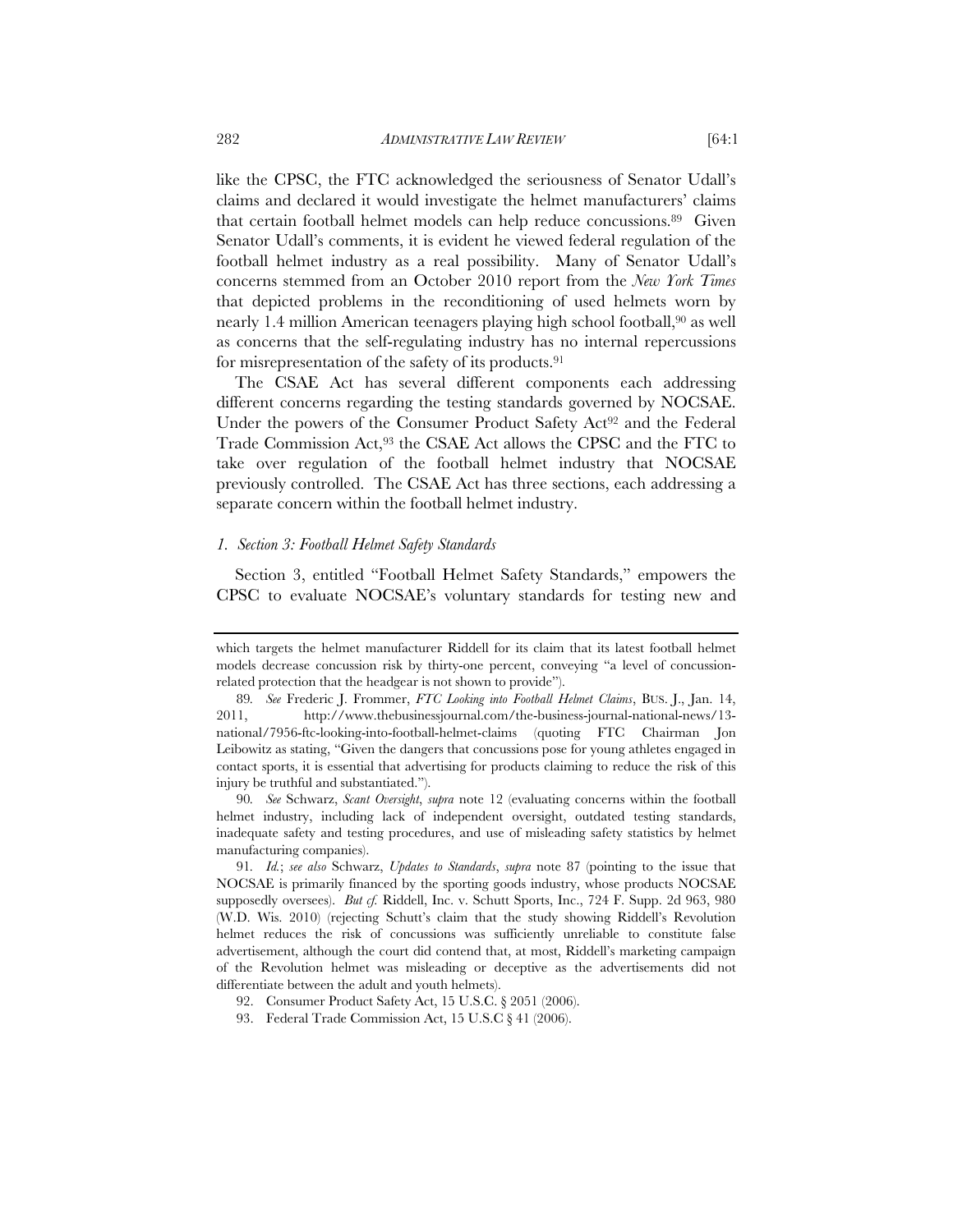reconditioned helmets nine months after the CSAE Act is passed.94 Particularly, Section 3 seeks to determine if the voluntary standards foster an atmosphere of compliance that will likely result in the elimination or adequate reduction of the risk of injury caused by the use of football helmets.<sup>95</sup> In addition, these standards are to be maintained by a standards-setting organization that meets the procedural requirements of American National Standards Institute.<sup>96</sup> If the CPSC determines that NOCSAE's standards are not in compliance, Section 3 empowers the CPSC to initiate a rulemaking proceeding for the development of a consumer product safety rule that establishes: (1) a standard for youth football helmets that takes into account the different physiological characteristics of children compared to adults; (2) a standard for reconditioned football helmets; (3) a standard for new football helmet concussions resistance, particularly a standard that addresses what is currently understood about concussion risks and possible prevention; (4) a standard for warning labels; (5) a standard for a label for all new helmets that states the helmet's original date of manufacture and warns consumers that a helmet's ability to protect declines over time; and (6) a standard label for reconditioned helmets that states the helmet's last date of reconditioning, its original date of manufacture, and a warning for consumers that a helmet's ability to protect declines over time despite reconditioning.97 In addition, Section 3 mandates that the CPSC consult with representatives from the athletic equipment industry to assess the effectiveness of NOCSAE's safety standards for youth helmets, reconditioned helmets, and new football helmet concussion resistance.98 Finally, the CPSC is charged with periodically reviewing and revising the standards they promulgate to ensure that the standards provide the most recent and the highest level of football helmet safety possible.<sup>99</sup>

<sup>94.</sup> Children's Sports Athletic Equipment Safety (CSAE) Act, S. 601, 112th Cong. § 3(a) (2011).

<sup>95</sup>*. Id.*

<sup>96</sup>*. Id.* § 3(a)(1). *See generally* AM. NAT'L STANDARDS INST., ANSI ESSENTIAL REQUIREMENTS: DUE PROCESS REQUIREMENTS FOR AMERICAN NATIONAL STANDARDS (2010), http://publicaa.ansi.org/essentialrequirementssites/apdl/Documents/ Standards% 20Activities/American%20National%20Standards/Procedures,%20Guides,%20and%20Fo rms/2010%20ANSI%20Essential%20Requirements%20and%20Related/2010%20ANSI %20Essential%20Requirements.pdf (outlining the requirements of the American National Standards Institute, including transparency of information, voting procedures, coordination of procedures, and consensus voting).

<sup>97.</sup> CSAE Act, S. 601, § 3(b)(1)–(6).

<sup>98</sup>*. Id.* § 3(c)(1).

<sup>99</sup>*. Id*. § 3(c)(2).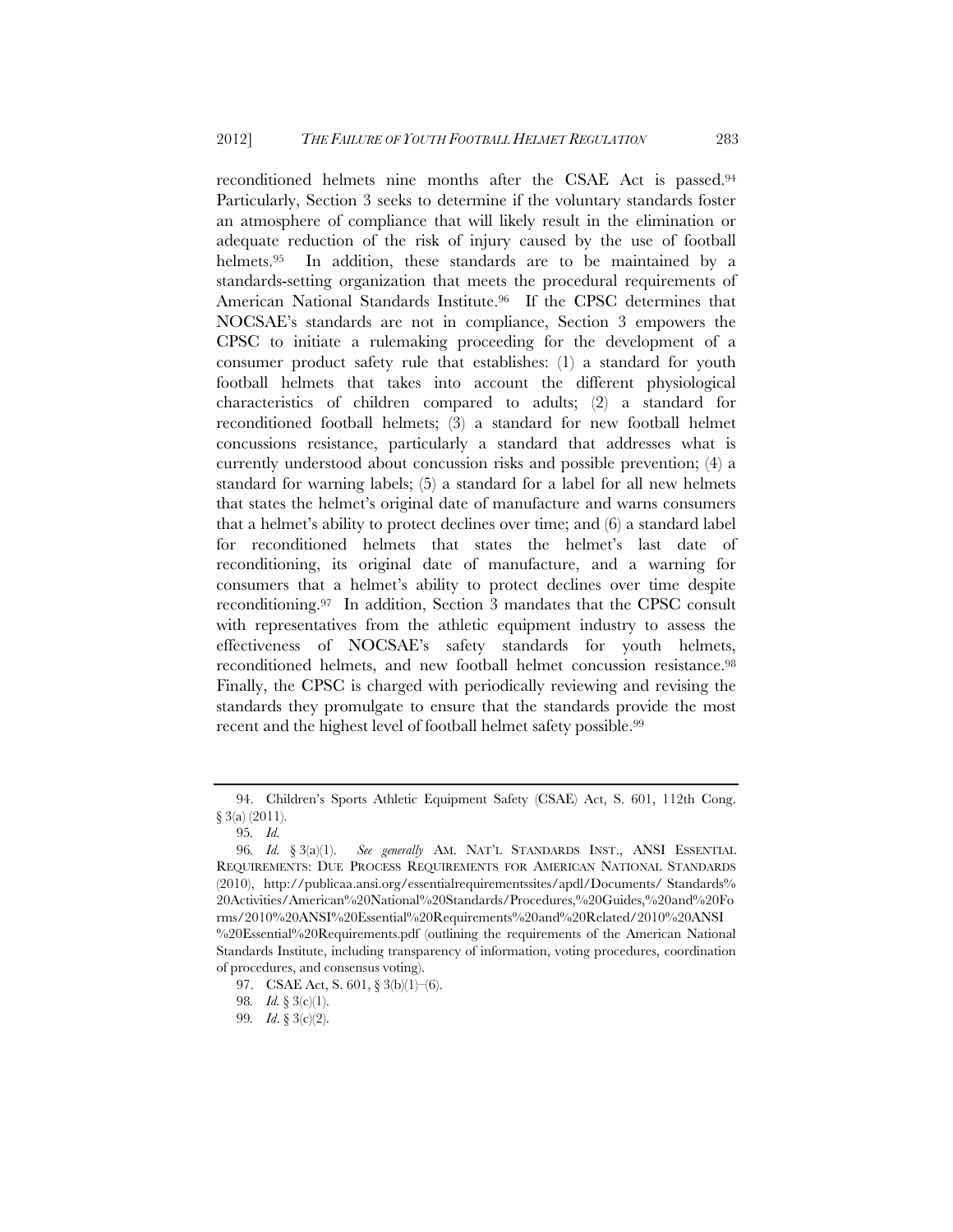## *2. Section 4: Application of Third-Party Testing and Certification Requirements to Youth Football Helmets*

While under the current NOCSAE regulations helmet manufacturers test their own new helmets using NOCSAE's standards, Section 4 of the CSAE Act calls for third-party testing and certification as governed by  $\{14(a)(2)$  of the Consumer Product Safety Act.<sup>100</sup> Section 4 applies the standards set forth in the Consumer Product Safety Act to the testing of youth football helmets, essentially making the testing of a youth football helmet subject to the same regulations that apply to any children's product.101 Under Section 4, a testing laboratory that is accredited under the International Organization for Standardization/International Electrotechnical Commission will conduct third-party testing and certification.102

## *3. Section 5: False or Misleading Claims with Respect to Athletic Sporting Activity Goods*

Section 5 of the CSAE Act seeks to curb concerns that football helmet manufacturers present misleading statistics about the level of safety their products afford to buyers.103 Section 5 makes it unlawful for anyone in the course of selling any piece of athletic equipment intended or designed for

 101. *See generally* Consumer Product Safety Improvement Act of 2008, 15 U.S.C. §§ 2051–2073 (Supp. IV 2010)) (outlining testing and labeling standards for children's products as well as enforcement provisions and penalties for those found in breach of the regulatory standards).

<sup>100</sup>*. Id.* § 4(a)–(c); *see* 15 U.S.C. § 2063(a)(2) (Supp. IV 2010) ("[B]efore importing for consumption or warehousing or distributing in commerce any children's product that is subject to a children's product safety rule, every manufacturer of such children's product . . . shall: (A) submit sufficient samples of the children's product . . . to [an accredited third party] to be tested for compliance with the children's product safety rule; and (B) based on such testing, issue a certificate that certifies that such children's product complies with the children's product safety rule based on the assessment [of an accredited third party  $|\ldots$ .").

<sup>102.</sup> CSAE Act, S. 601 § 4(c)(1)–(3).

<sup>103</sup>*. See* Alan Schwarz, *Studies for Competing Design Called into Question*, N.Y. TIMES, Oct. 27, 2007, http://www.nytimes.com/2007/10/27/sports/football/27riddell.html (highlighting industry concerns with the alleged concussion reduction ability of competing football helmets); *see also* Schwartz, *supra* note 12 (stating that non-NOCSAE and helmet industry experts have criticized Riddell for overselling the protective capabilities of its football helmet models); Alexa Vaughn, *Experts Skeptical of 'Anti-Concussion' Sports Equipment*, L.A. TIMES, Oct. 19, 2011, http://articles.latimes.com/2011/oct/19/nation/la-na-sportsbrain-damage-20111020 (pointing out that testimony at the recent Senate Committee on Commerce, Science, and Transportation Hearing reveals that although the Riddell Revolution helmet was advertised to reduce concussion by 31%, research indicates that the true reduction is less than  $3\%$ .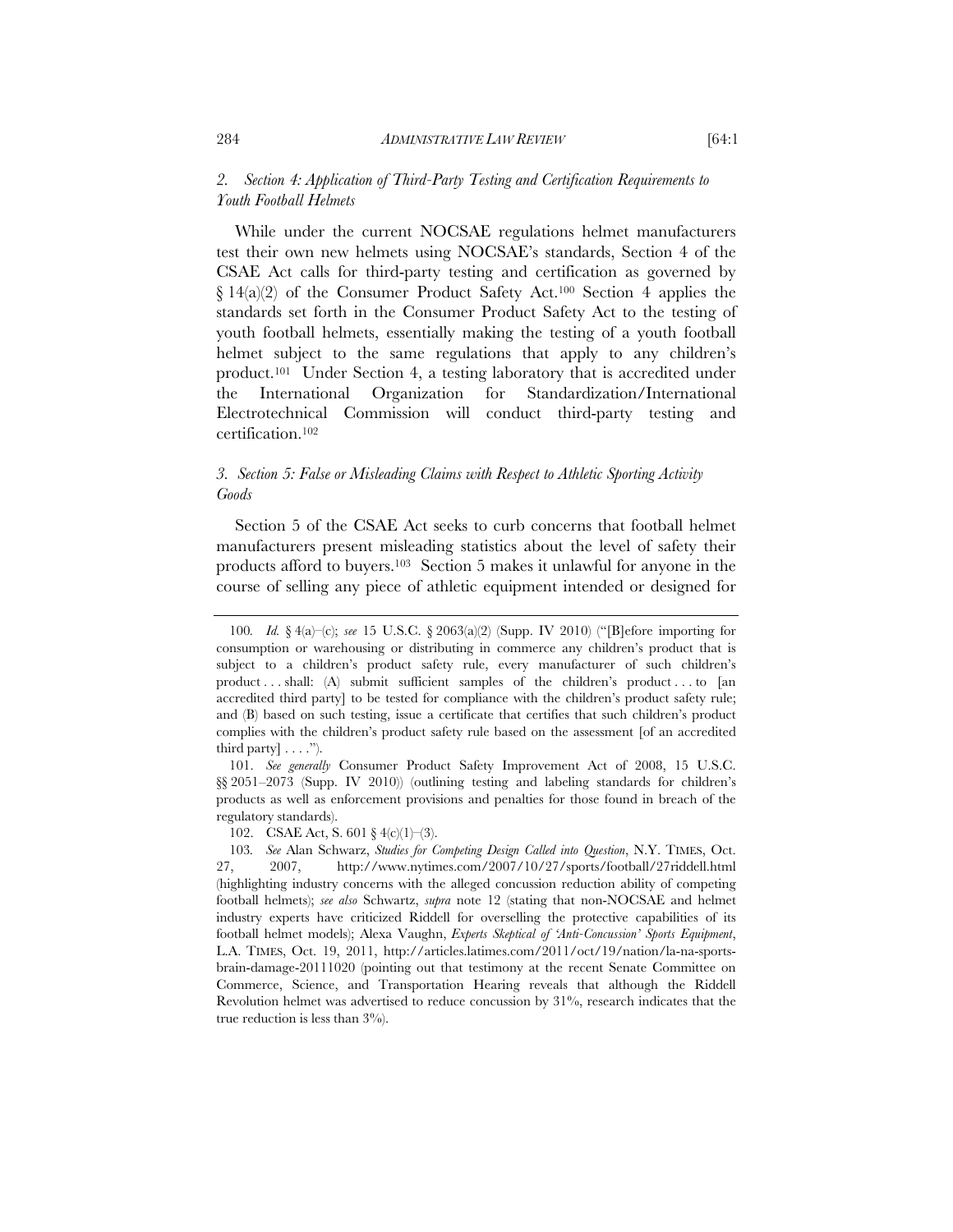an athletic sporting activity to make false or misleading claims with respect to the safety benefits of the equipment.104 Section 5 requires the FTC to regulate any violation under § 18 of the Federal Trade Commission Act (FTCA), codifying the principles that any misrepresentation or misleading claim with respect to the safety of an athletic product would be a violation of the FTCA.105 Under this provision, any person found in violation of the CSAE Act is subject to the penalties and entitled to the privileges and immunities provided in the FTCA.106 In addition, Section 5 authorizes state attorneys general to bring actions on behalf of their residents to obtain appropriate injunctive relief or to pursue any appropriate criminal charges.107

## III. RECONCILING THE CURRENT NOCSAE STANDARDS WITH THE PROPOSED LEGISLATION

#### *A. How the Children's Sports Athletic Equipment Safety Act Will Affect the Industry*

The CSAE Act seeks to remedy many of the gaps that the current NOCSAE standards have left unfilled as well as the general lack of efficient oversight throughout the industry. Chief among the goals of the CSAE Act is to foster greater transparency in testing standards and safety data reporting.108 After Senator Udall's initial call to investigate the football helmet industry<sup>109</sup> and the subsequent responses of the CPSC and the FTC to monitor the self-regulated industry,<sup>110</sup> two major announcements came from the volunteer organizations monitoring the football helmet industry. First, in January 2011, NOCSAE announced that it would work with the Centers for Disease Control and Prevention to better communicate to

<sup>104.</sup> CSAE Act, S. 601 § 5(a)–(b).

<sup>105</sup>*. Id.* § 5(a)–(b). *See generally* 15 U.S.C. § 57(a) (outlining the FTC's procedures for initiating investigative proceedings against those accused of partaking in unfair or deceptive trade practices). Similarly, the FTC created an advertising substantiation program, which requires advertisers to have a reasonable basis for advertising claims before dissemination; failure to rely upon a reasonable basis "constitutes an unfair and deceptive act or practice in violation of Section 5 of the Federal Trade Commission Act." *In re* Thompson Med. Co., Inc., 104 F.T.C. 648, 839 (1984), *aff'd*, 791 F.2d 189 (D.C. Cir. 1986).

<sup>106.</sup> CSAE Act, S. 601 § 5(b)(1, 3).

<sup>107</sup>*. Id.* § (c)(1).

<sup>108</sup>*. See* Schwarz, *Scant Oversight*, *supra* note 12 (discussing what Senator Udall deems to be a severe issue within the football helmet industry—misleading advertising by two major helmet manufacturers which could potentially be a violation of the Federal Trade Commission Act).

 <sup>109.</sup> Schwarz, *Federal Investigation*, *supra* note 85.

 <sup>110.</sup> Schwarz, *Updates to Standards*, *supra* note 87; Frommer, *supra* note 89.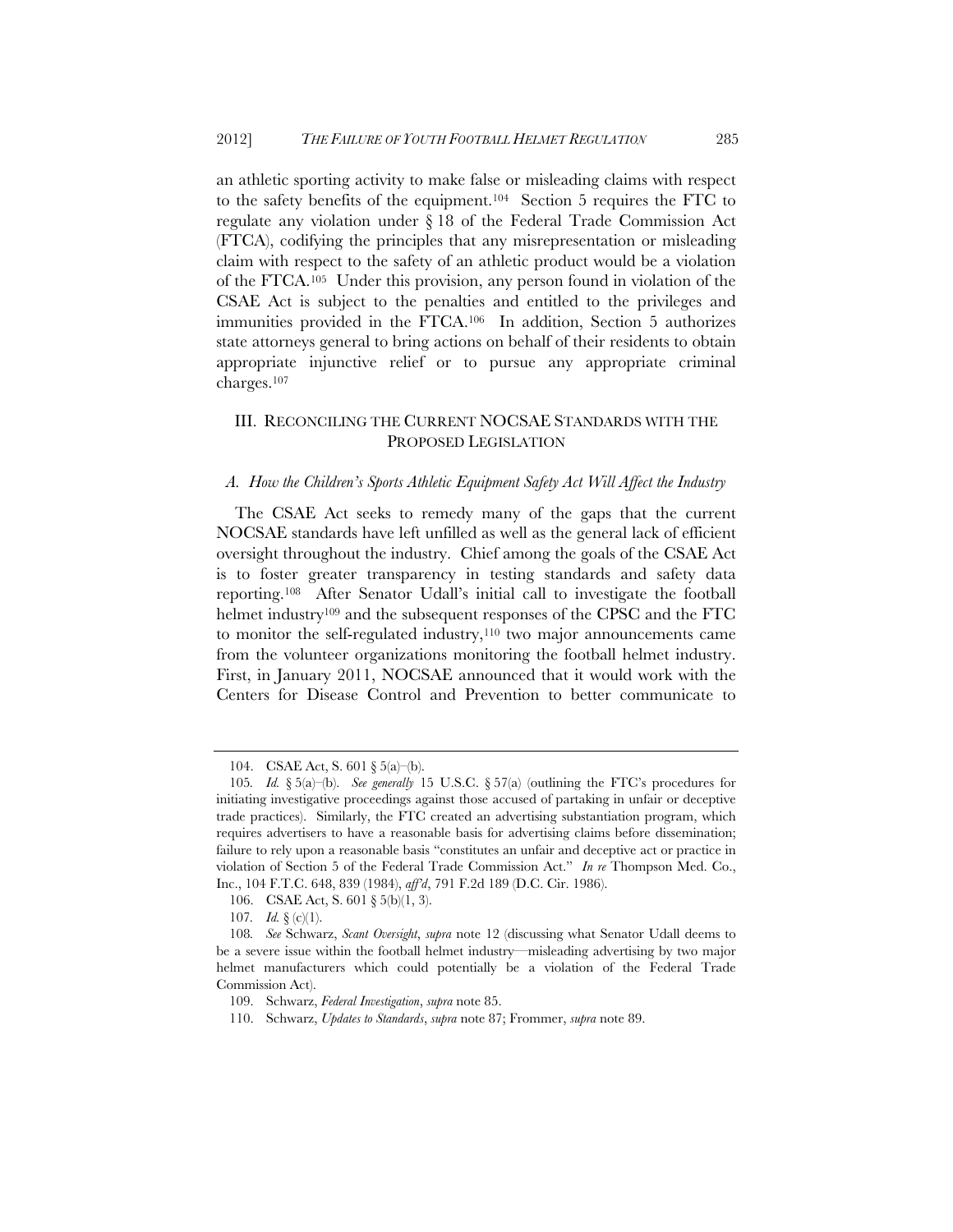parents of young athletes the safety limits of currently available helmets.<sup>111</sup> In addition, executive members of NOCSAE voiced their concerns that some manufacturers might not have performed as many drop-tests on helmets as required by NOCSAE standards.<sup>112</sup> Second, in March 2011, NAERA announced that it would no longer accept helmets more than ten years old for reconditioning and recertification purposes.113 Finally, in January 2012, the major helmet manufacturer Riddell announced it would

provide a label that documents the initial season of use and recommended maximum life of the helmet for all of its new helmets and helmets reconditioned at a Riddell facility.114 This makes Riddell the first helmet manufacturer to address the growing concern that young athletes continue to use outdated and unsafe football helmets.115

As evidenced by both NOCSAE's and NAERA's promises of reform, Senator Udall's request to have the CPSC and FTC investigate the current state of volunteer oversight and the commissions' respective responses have caused more changes in the current system than at any time since NOCSAE first developed the testing standard in 1973.116 Yet, despite these reforms, there are inherent problems with the voluntary system and the current structure of NOCSAE that cannot be overlooked. Chief among these issues is the source of NOCSAE's funding117 and its lack of leadership

<sup>111</sup>*. See* Schwarz, *Updates to Standards*, *supra* note 87 (observing that NOCSAE will also look into creating new standards that consider the complex forces that cause concussions, compared to the traditional impact tests that are currently used in testing).

<sup>112</sup>*. Id.* 

<sup>113</sup>*. See* Alan Schwarz, *Group to Phase Out Old Football Helmets*, N.Y. TIMES, Mar. 10, 2011 [hereinafter Schwarz, *Phase Out*], http://www.nytimes.com/2011/03/11/sports/ football/11helmet.html?\_r=1&ref=headinjuries (explaining that football helmets more than ten years old are being worn by over 100,000 young athletes every year, a fact that experts in the field have long considered a severe safety risk).

 <sup>114.</sup> *Riddell Unveils New, External Helmet Dating System*, MARKET WATCH (Jan. 4, 2012), http://www.marketwatch.com/story/riddell-unveils-new-external-helmet-dating-system-2012-01-04.

 <sup>115.</sup> *Id*.

<sup>116</sup>*. See* Schwarz, *Phase Out*, *supra* note 113 (indicating that in addition to the aforementioned reforms, NOCSAE has also stated that it would pursue new safety tests specifically developed to test the varying forces that cause concussions, as well as develop separate test standards for youth and high school helmets). It is also important to point out that in light of the CPSC's and FTC's responses to Senator Udall's call for investigation, both Riddell, a major football helmet manufacturer, and NOCSAE have hired lobbying firms to protect their interests while the CSAE Act is reviewed and additional legislation becomes more likely as attention to this issue rises. Frederic J. Frommer, *Influence Game: Helmet Bill Stokes Lobbying Effort*, WASH. POST, May 16, 2011, http://stats.washingtonpost.com/fb/story.asp?i=20110516101141686887108&ref=hea&tm  $=\&$  src.

<sup>117</sup>*. NOCSAE Overview*, *supra* note 73 (explaining that most of NOCSAE's funds come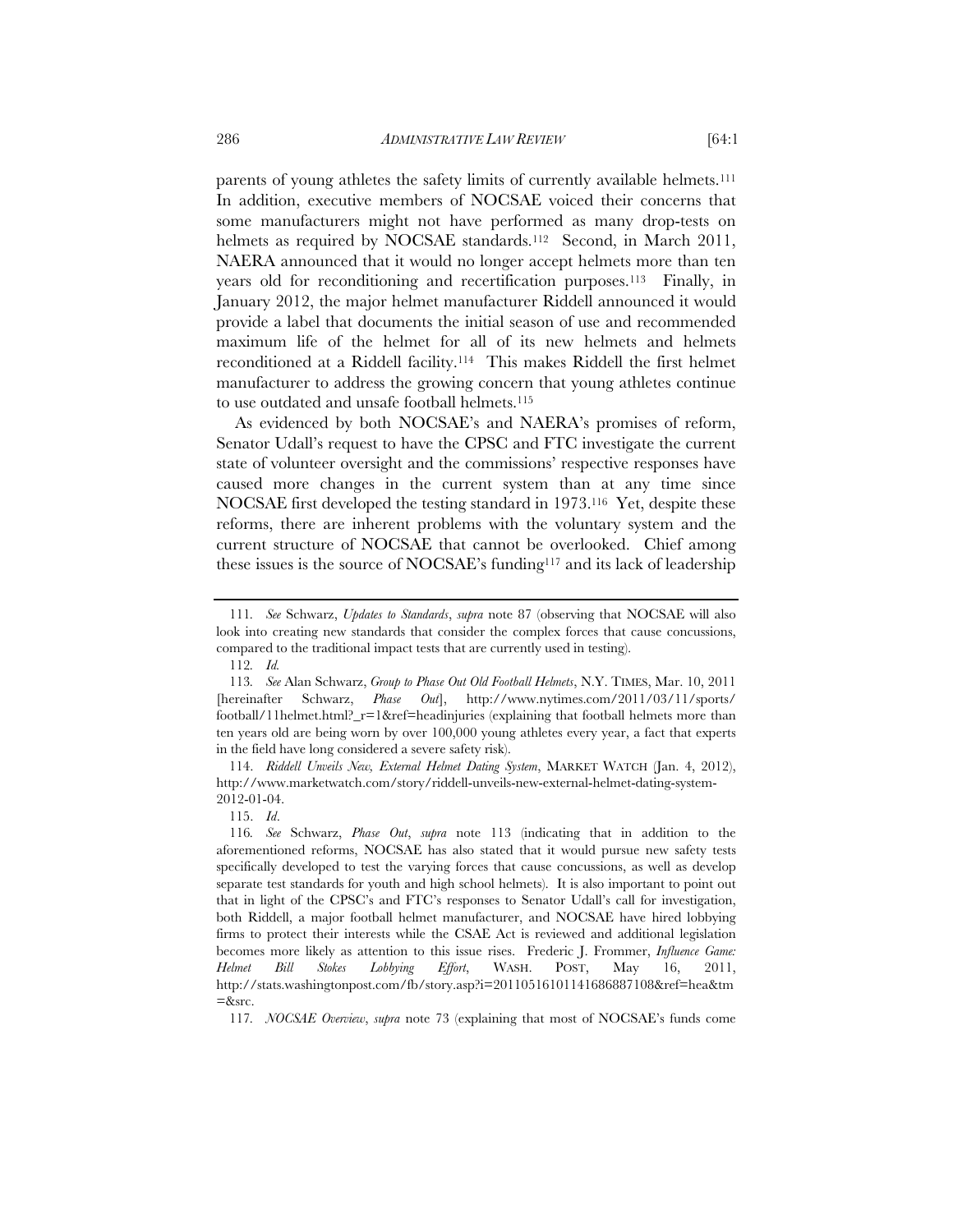and creativity in addressing the concussion issue.<sup>118</sup>

In light of these institutionalized concerns, federal regulations seem like the step that could most properly right the ship. Clearly, given both NOCSAE's and Riddell's recent spending on lobbying,119 the notion that the CPSC and the FTC could jointly regulate the industry through the CSAE Act or through another piece of revised legislation is a distinct possibility. Not only is such reform necessary, it is vital in ensuring that as technologies develop, the proper procedures for helmet testing are implemented and manufacturers are restrained from making false claims regarding their products' safety benefits.120

While NOCSAE's and NAERA's proposed reforms are a step in the right direction, much more needs to be done to stabilize an industry with a historically weak record of oversight. On October 19, 2011, the Senate Committee on Commerce, Science, and Transportation held a hearing concerning the current state of concussions and the marketing of sports equipment.121 Chief among the discussion between Committee members and those asked to partake in the discussion was the concern with equipment manufacturers instilling a false sense of comfort in parents and athletes by proclaiming that their products reduce the risk of head trauma or concussions.122 Considering the attention that the members of the

118*. See* Easterbrook, *supra* note 28 (referring to Director of NOCSAE Michael Oliver's comments that because there is a lack of "scientific certainty" regarding the causes of football concussions, NOCSAE is unwilling to offer guidance, claiming it to be "unethical").

 119. Frommer, *supra* note 116 (noting that Riddell spent \$80,000 in the first quarter of 2011 on lobbying and recounting NOCSAE's recent hire of a Washington lobbyist).

120*. Cf. In re* Thompson Med. Co., Inc., 104 F.T.C. 648, 839 (1984), *aff'd*, 791 F.2d 189 (D.C. Cir. 1986) (emphasizing the importance of advertisers and ad agencies having a reasonable basis for advertising claims before they are circulated).

121*. See* Frederic J. Frommer, *Senator Attacks Concussion Safety Claims by Sporting Goods Firms*, CHI. SUN-TIMES, Oct. 19, 2011, http://www.suntimes.com/news/nation/8306473- 418/senator-attacks-concussion-safety-claims-by-sporting-goods-firms.html (highlighting the Committee's concerns with sports equipment manufacturers misrepresenting the safety capabilities of their equipment to buyers).

122*. See id*. ("The potential harm that I see being caused by products that claim to prevent concussion when they do not is far more than simply the financial harm of paying more for something that isn't likely to work as claimed . . . . It is the harm that comes from having a false sense of security, from not understanding how the injury occurs and what can actually be done to prevent it." (quoting the testimony of Dr. Jeffrey Kutcher,); *see also id.* (highlighting the concerns of Committee Chairman Senator Jay Rockefeller, who stated, "I find it so disturbing that some sports equipment manufacturers are exploiting our growing

from licensing fees it charges to equipment manufacturers who want to certify their equipment meets NOCSAE standards); *see* Easterbrook, *supra* note 28 (highlighting the conflict of interest in that if NOCSAE called a helmet unsafe, the manufacturer of the helmet could no longer use NOCSAE's seal and would likely stop paying NOCSAE the licensing fee, thereby causing NOCSAE to lose a source of income).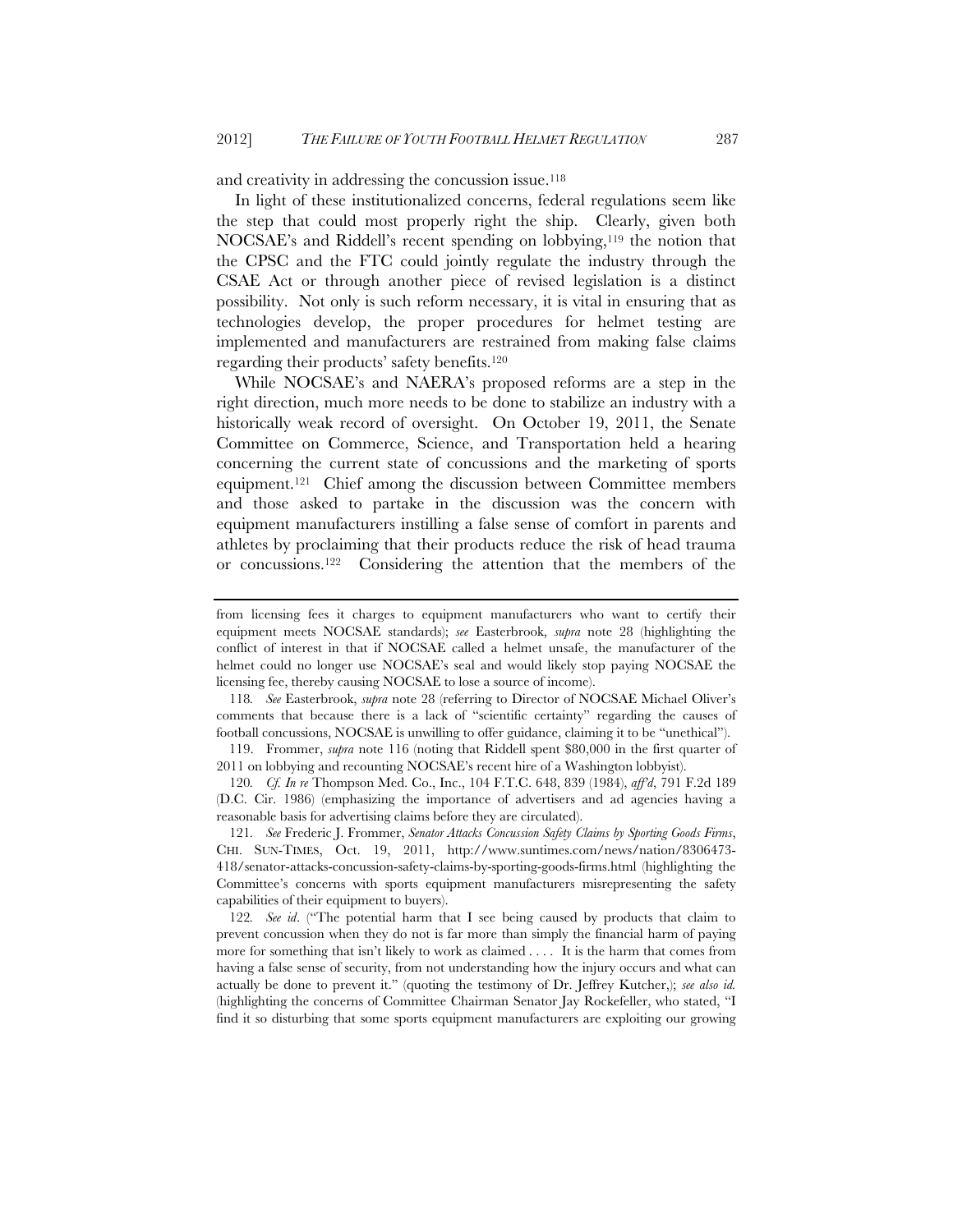Committee reviewing the CSAE Act are giving to the concern of equipment manufacturer misrepresentation,<sup>123</sup> it is evident that the focal point of industry reforms will not only center on creating newer and more concussion-specific testing standards, but also on a greater accountability and transparency by equipment manufacturers. Because the CSAE Act seeks to tackle the two-pronged issue of product testing standards and market advertising accountability, the CSAE Act is the most comprehensive and effective mechanism to steady the football helmet industry for America's youth.

## *B. Recommendations to Improve the Effectiveness of the Children's Sports Athletic Equipment Safety Act*

Despite the remedies that the CSAE Act proposes, there are still three additional issues within the industry that need to be addressed by any legislation ultimately passed. First, concerns still linger about the current number of used helmets that might be improperly reconditioned or not recertified that are being used by school-aged football players.124 The CSAE Act needs to take a stronger position on ridding the playing field of improperly reconditioned helmets. While the cost of new youth football helmets is quite expensive,<sup>125</sup> the dangers that excessively old or unsuitable helmets pose are immense.<sup>126</sup> The CSAE Act should include a provision that mandates the confiscation of any helmet that has been involved in a play that resulted in a head, neck, or spine injury to an athlete. The helmet

concerns about sports concussions to market so-called 'anti-concussion' products to athletes and their parents.").

<sup>123</sup>*. See generally Detection and Treatment of Concussions in Student Athletes* (C-SPAN Broadcast Oct. 19, 2011), *available at* http://www.c-spanarchives.com/program/Concuss; Frederic J. Frommer, *Senators Challenge Sports Equipment Safety Claims*, BLOOMBERG BUSINESSWEEK (Oct. 20, 2011), http://www.businessweek.com/ap/financialnews/D9QG1ICO0.htm (citing the comments of Senator Udall, who proclaimed that advertisers need to be monitored when putting anti-concussion and concussion-reducing devices on the market, and Dr. Ann McKee, who stated she objected to the claim that a particular mouth guard advertised to reduce the risk of concussions in fact does so).

<sup>124</sup>*. See* Schwarz, *Phase Out*, *supra* note 113 (citing NAERA's concerns with the safety capabilities of helmets that are ten years or older as the reason the volunteer reconditioning agency will no longer be recertifying such helmets); s*ee also* Schwarz, *Scant Oversight*, *supra* note 12 (citing that only about 10%–20% percent of school-aged football players wear new helmets, and nearly 500,000 young players will wear used helmets that have not even undergone NAERA reconditioning procedures).

<sup>125</sup>*. See id.* (documenting that a youth football helmet costs between \$150 and \$200, while the reconditioning of a used helmet costs about \$30).

<sup>126</sup>*. Id.* (describing one case where a boy was permanently disabled when playing football with a twenty-year-old reconditioned helmet).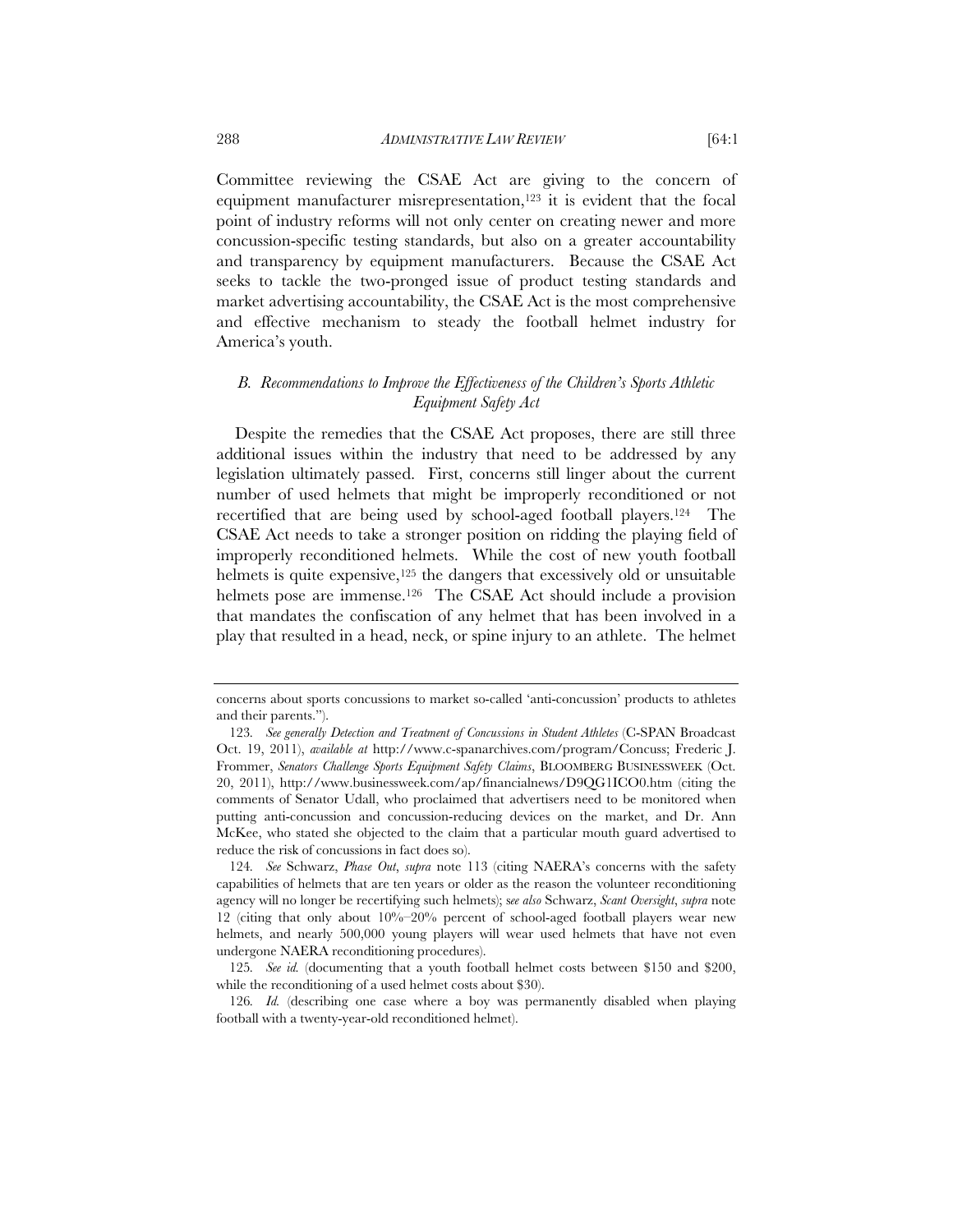should be taken out of commission and not used again until it is properly recertified by an independent third-party testing agency that is either NAERA licensed or, in the alternative, independently appointed by CPSC. Under the Consumer Product Safety Act, the CPSC has the authority to establish consumer product safety standards whenever such a standard "is reasonably necessary to prevent or reduce an unreasonable risk of injury."127 Considering the power the CPSC has under this provision and the clear concerns that a damaged helmet will not effectively protect its wearer, the CSAE Act should include additional provisions mandating the confiscation of such helmets pending third-party recertification.

Second, while helmets that have been damaged during the course of a season pose a great risk to the user, helmets that are ten years of age or older pose a special risk.128 Interestingly, in March 2011, NAERA announced that effective September 1, 2012, its members would adopt a new policy prohibiting it from reconditioning or recertifying any football helmets ten years of age or older.<sup>129</sup> Given NAERA's new stance, the CSAE Act should include a similar provision that codifies such a policy and imposes penalties such as financial fines or criminal investigations. Under the Consumer Product Safety Act, the CPSC has the power to ban products that are deemed hazardous.130 Since NAERA will not even recondition or recertify helmets over ten years old, it seems logical that these helmets could be deemed a safety hazard and therefore be labeled as unusable by student athletes under 14 U.S.C. § 2057. However, given the costs of new helmets compared to refurbished helmets,131 the CSAE Act should be supplemented with a subsidy plan that assists in funding school districts below a certain financial marker in purchasing new or more

<sup>127</sup>*. See* Consumer Product Safety Act § 7, 15 U.S.C. § 2056(a) (2006) ("A consumer product safety standard shall consist of one or more of any of the following types of requirements: (1) Requirements expressed in terms of performance requirements; (2) Requirements that a consumer product be marked with or accompanied by clear and adequate warnings or instructions, or requirements respecting the form of warnings or instructions.").

 <sup>128.</sup> Schwarz, *Phase Out*, *supra* note 113.

<sup>129</sup>*. Id*.

<sup>130</sup>*. See* Consumer Product Safety Act § 8, 15 U.S.C. § 2057 (stating that the CPSC may ban a hazardous product whenever the consumer product "is being, or will be, distributed in commerce and such consumer product presents an unreasonable risk of injury; and no feasible consumer product safety standard . . . would adequately protect the public from the unreasonable risk of injury associated with such product").

<sup>131.</sup> *See* Schwarz, *Phase Out*, *supra* note 113 (pointing out that a potential backlash from NAERA's new policy would be that underfinanced schools possibly purchasing reconditioned old helmets for \$30 will likely be unable to purchase new helmets for \$150 to \$200).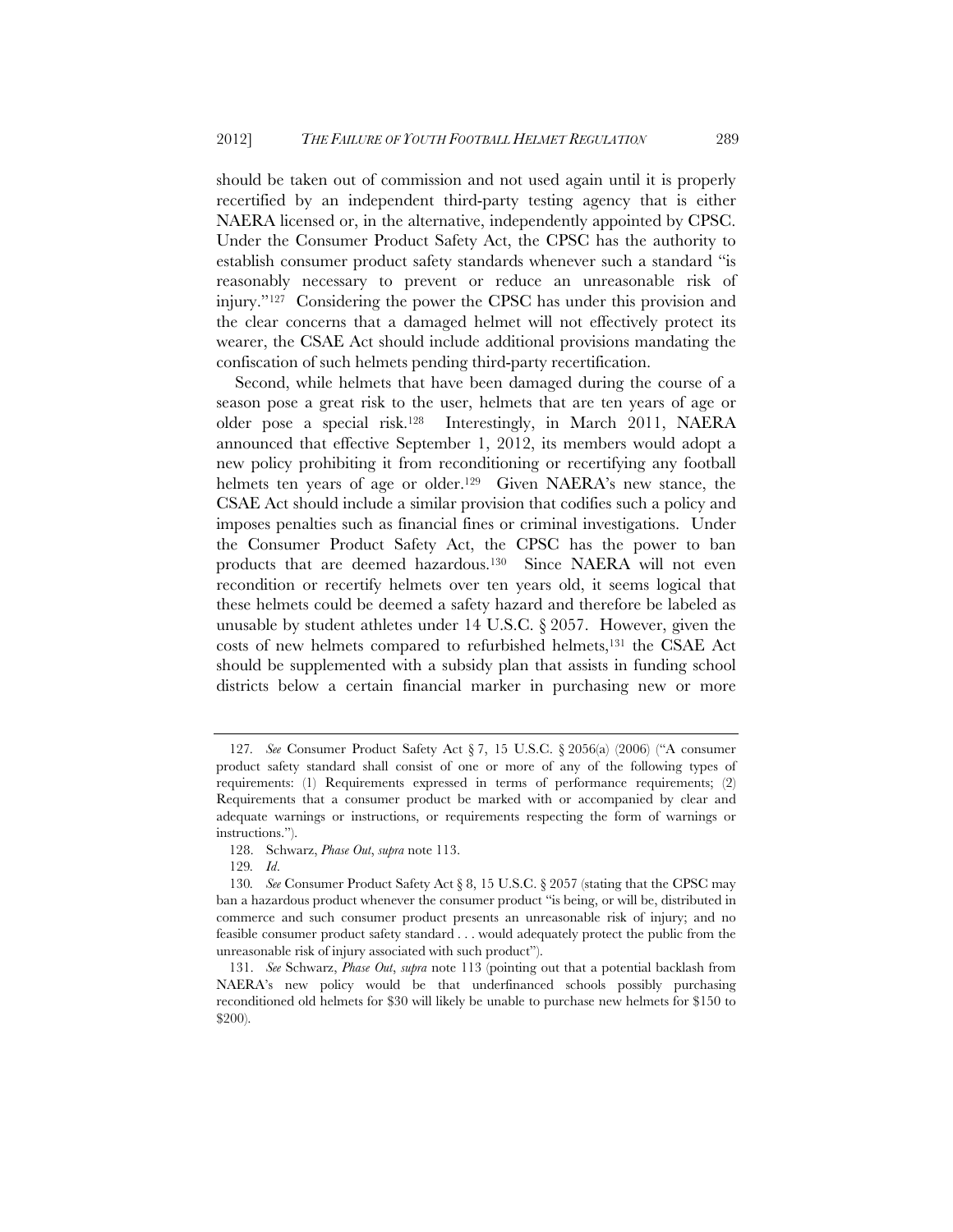recently reconditioned and recertified football helmets.<sup>132</sup> By providing such a subsidy, the CSAE Act would better prevent underfinanced schools from using older and potentially unsafe helmets instead of purchasing newer helmets. One would hope that a subsidy program and the potential legal liability that would attach to a school district<sup>133</sup> allowing its players to use unsatisfactory helmets would be sufficient to promote safe internal standards within the school programs. While the CSAE Act would provide such subsidies and standards for testing and reconditioning, the language of the bill should make it clear that the school district or governing body for the school's athletic conference are responsible for making sure each school is in compliance with the "no helmet over ten years old" policy.

In an effort to promote helmet manufacturers' involvement in the program and in redefining the acceptable use of youth football helmets, the CSAE Act should offer a tax incentive to manufacturers that provide new or reconditioned and recertified helmets that are less than five years old to schools below the aforementioned financial marker. Additionally, the CSAE Act should incentivize research and technological development by providing research grants to equipment manufacturers to continue the growth of concussion-reducing equipment.134

Third, the CSAE Act should codify a ratings standard similar to that of the Virginia Tech star-rating system, which is modeled after crash safety rankings for automobiles.135 Under the proposed legislation, the FTC is

 <sup>132.</sup> The CPSC can provide such a subsidy pursuant to its statutory authority in § 7 of the Consumer Product Safety Act, which provides, "If any person participates with the Commission in the development of a consumer product safety standard, the Commission may agree to contribute to the person's cost with respect to such participation, in any case in which the Commission determines that such contribution is likely to result in a more satisfactory standard than would be developed without such contribution . . . ." 15 U.S.C. § 2056.

<sup>133</sup>*. See* Schwarz, *Phase Out*, *supra* note 113 (detailing the story of Joy Conradt, whose son was permanently disabled by concussions he sustained while wearing a twenty-year-old reconditioned helmet, and the subsequent out-of-court settlement for \$3.2 million for lifelong medical care paid out by the school district, insurance carrier, and reconditioning company).

 <sup>134.</sup> *See supra* note 132 (discussing the CPSC's ability to incentivize cooperation in the creation of rulemaking proceedings through § 7 of the Consumer Product Safety Commission Act).

<sup>135</sup>*. See* Nystrom, *supra* note 30 (explaining that five stars means the helmet is the best available in terms of safety results, four stars is very good, three stars is good, two stars is adequate, one star is marginally safe, and NR means the helmet is not recommended). Similar to the automobile crash safety rankings, the Virginia Tech rating system is akin to the Ease-of-Use Ratings for child car seats, which created an accessible five-star rating system to aid consumers in evaluating the safety capabilities of child car seats. Taken into account for ratings are factors such as the clarity of the labeling attached to the restraint,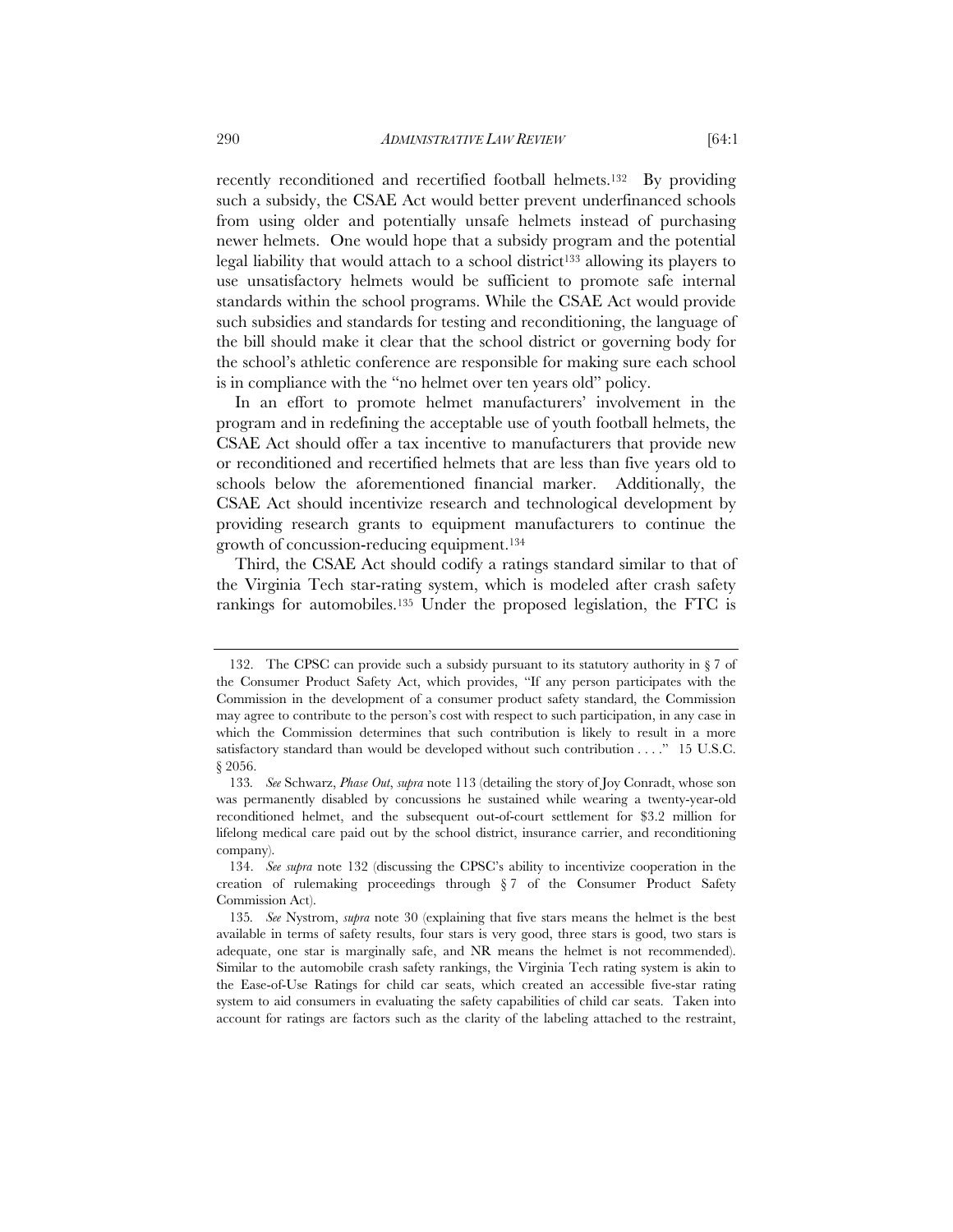charged with monitoring and regulating false advertising or misleading claims with respect to the safety benefits of a football helmet.<sup>136</sup> Currently, under  $\S 52$  of the FTCA, it is unlawful for any person or entity to disseminate any false advertisement "for the purpose of inducing, or which is likely to induce, directly or indirectly the purchase of food, drugs, devices, services . . . ."137 Therefore, even without the passage of the CSAE Act, the FTCA empowers the FTC to bring suit in federal court whenever the FTC believes that a person, partnership, or corporation is engaged in the dissemination of such false advertisements.138 However, the question that needs to be asked is, how can an agency properly monitor or even penalize for misrepresentation if there is no standardized way to measure the safety benefits and weakness of helmets available to consumers? Even with all of the recent studies regarding the causes and effects of concussions, the Virginia Tech star-rating system is the only current research that attempts to suggest a more effective way to independently measure the safety benefits (or lack thereof) of helmets available to consumers.139 Using the Virginia Tech star-rating system as a base, the FTC should empower third-party testing agencies to evaluate all helmets under Virginia Tech's rating rubric.

136. Children's Sports Athletic Equipment Safety (CSAE) Act, S. 601, 112th Cong.  $\S$  5(a), (b)(1) (2011).

ease of installation, and security of the child. *See CPS: Ease-of-Use Ratings FAQs*, NAT'L HIGHWAY TRAFFIC SAFETY ADMIN., http://www.nhtsa.gov/Driving+Safety/Child+Safety/ CPS:+Ease-of-Use+Ratings+FAQs (last visited Feb. 8, 2012) (discussing the criteria taken into account for determining the Ease-of-Use ratings while also distinguishing the current Ease-of-Use rating system from a pure ranking of child restraints on the market). At a minimum, the current Ease-of-Use ranking system provides a readily available database for consumers to research a third-party evaluation of car seat systems currently on the market. *See Child Seats: Ease-of-Use Ratings*, NAT'L HIGHWAY TRAFFIC SAFETY ADMIN., *available at*  http://www.nhtsa.gov/Safety/Ease-of-Use (last visited Feb. 8, 2012).

<sup>137.</sup> Federal Trade Commission Act § 12, 15 U.S.C. § 52 (2006).

<sup>138</sup>*. See id.* § 13, 15 U.S.C. § 53(a) (describing that upon a proper showing of dissemination of false advertisement, a temporary injunction or restraining order is to be granted); *see also id.* § 14, 15 U.S.C. § 54 ("Any person, partnership, or corporation who violates any provisions of section  $52(a) \dots$  if the use of the commodity advertised may be injurious to health because of results from such use under the conditions prescribed in the advertisement thereof . . . or if such violation is with intent to defraud or mislead, be guilty of a misdemeanor, and upon conviction shall be punished by a fine or not more than \$5,000 or by imprisonment for not more than six months, or by both such fine and imprisonment; except that if the conviction is for a violation committed after a first conviction . . . punishment shall be by a fine of not more than \$10,000 or by imprisonment for not more than on year, or by both such fine and imprisonment . . . .").

<sup>139</sup>*. See* Nystrom, *supra* note 30.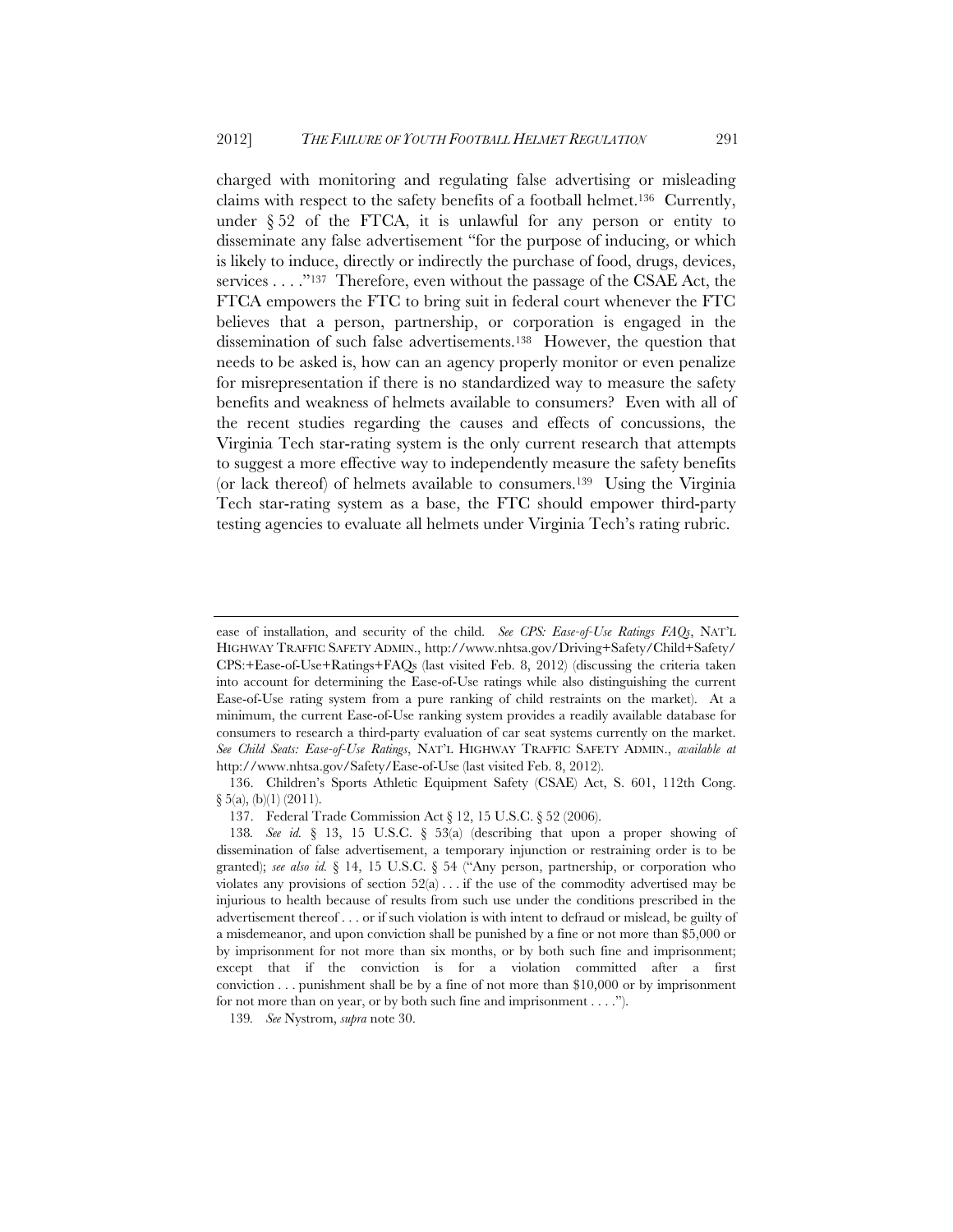Because the Virginia Tech star-rating system is the first to rate the safety benefits of the helmets, the CSAE Act should provide funding to further evaluate and improve the rating system in an effort to increase its effectiveness.140

#### **CONCLUSION**

"The voluntary efforts have failed—the voluntary regulatory agency or body, whatever we want to call it, just hasn't moved forward in an aggressive way."141 As the public became more concerned with the fatalities associated with participating in football during the 1960s and 1970s, NOCSAE answered the call to promote research and develop new equipment testing strategies.142 However, as the game has evolved and the technology of equipment associated with it advanced,143 NOCSAE stood on the sidelines and avoided adjusting its policies or increasing its authority over the industry to meet this changing dynamic. As the concussion crisis became a growing problem with youth football, NOCSAE did little to update its outdated testing procedures.144 Specifically, given the advancement in equipment technology and the neurological and biomechanical differences of youth athletes compared to adults,145 NOCSAE's testing standards and oversight have done nothing to curb the concussion crisis among school-aged children. The question that must be asked is why, given the widespread attention to the concussion problem at both the professional and amateur levels, has the voluntary oversight system continued to fail? The answer likely lies in a combination of both business146 and legal147 concerns. The power that the FTC and the CPSC

 <sup>140.</sup> *See supra* note 132 (outlining the CPSC's ability to contribute to the organization's costs under the Consumer Product Safety Act).

 <sup>141.</sup> Schwarz, *Equipment Safety for Children*, *supra* note 16 (quoting Sen. Tom Udall).

<sup>142</sup>*. See About NOCSAE*, *supra* note 13 (explaining the impetus behind creating NOCSAE).

<sup>143</sup>*. See supra* note 17.

<sup>144</sup>*. See* Easterbrook, *supra* note 28 (explaining how NOCSAE ranks all helmets that pass its test as equal, and has no plans to update its practice until "there may be 'scientific certainty' about the exact cause of football concussions").

<sup>145</sup>*. See generally* Stephanie Smith, *Concussions Extra Dangerous to Teen Brains*, CNN (Feb. 3, 2010), http://articles.cnn.com/2010-02-03/health/concussions.teen.brains\_1\_concussionsdavid-bosse-school?\_s=PM:HEALTH (outlining several incidents where teen football players died as a result of misdiagnosed concussions).

<sup>146</sup>*. See NOCSAE Overview*, *supra* note 73; Easterbook, *supra* note 117 (discussing the funding structure of NOCSAE).

<sup>147</sup>*. See* Easterbrook, *supra* note 28 (discussing NOCSAE's reluctance to provide guidance on the concussion issue while there is still so much uncertainty regarding the best treatment, equipment, and testing procedures).